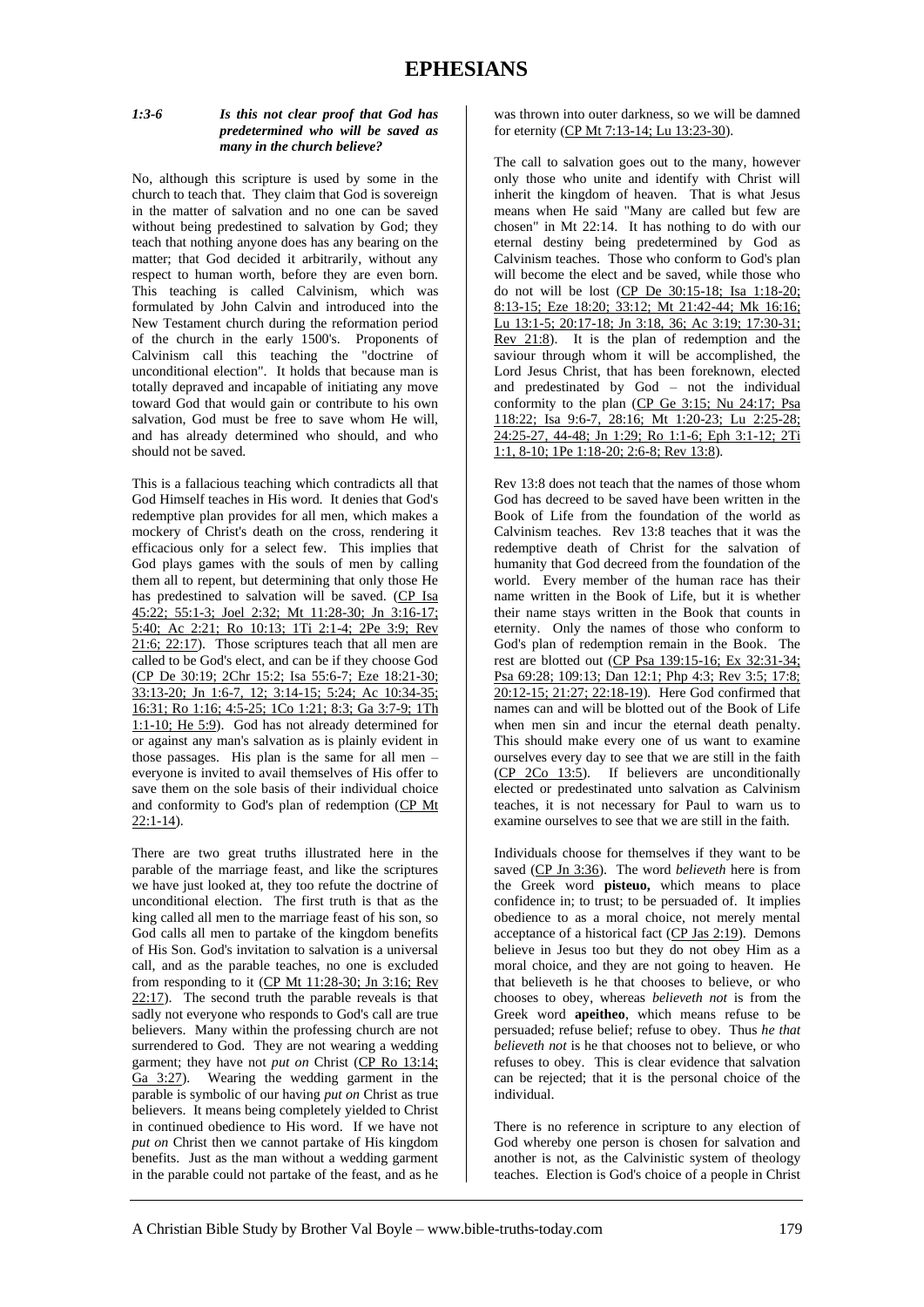for Himself. It refers to the church as a divinely ordained spiritual institution, and pertains to every person, Jew and Gentile alike who conforms to God's plan of redemption. Election is primarily corporate and embraces individuals only in association and identification with the body of Christ – the church (CP Ro 3:21-26; Eph 1:3-13; 2:4-10; 3:1-12; 2Th 2:13-14; Tit 1:1-3; 2:11-14; He 2:9-13; 1Pe 2:3-9). See also comments on Mt 11:28-30, 13:10-11, 20:16, Jn 1:12- 13, 3:14-15, 3:36, 6:37, 12:37-40; Ac 2:37-38, 3:22- 23, 13:48, 28:23-29; Ro 1:16-17, 3:24-26 (A), 8:28- 30, 9:1-3, 9:7, 9:10-13, 9:14-18, 9:19-21, 10:14-17, 11:2, 11:4, 11:7-10; Eph 1:11-14, 2:8-10; 1Th 1:3; 2Ti 1:8-9 and 1Pe 1:2 and author's studies *Salvation – a Free Will Choice or Predestinated?* and *Chosen by God?* in his book **Advanced Studies in the Christian Faith (Volume 1)**.

### *1:9-12 What is the mystery of God's will Paul refers to here?*

This mystery is that at the end of this age, in the millennium, God will unify the whole creation – every created being and thing – animate and inanimate, in heaven and earth, as one in Christ (CP Dan 7:13-14; Ac 3:20-21; Ro 8:18-23; Php 3:20-21; Col 1:20). This is not teaching *Universalism* as some believe – that everyone who ever lived will be saved. It only applies to those *in Christ*, as scriptures clearly teach (CP Jn 3:3, 5, 16-18, 36; 1Th 4:13-18 with 1Cor 15:51-58; 1Ti 4:10). See also comments on Ac 3:19- 21 and Ro 8:19-21.

### *1:11-14 What plain truth underlies what Paul says here?*

The plain truth is, as V13 clearly proves, that the Ephesians got saved as a result of hearing the gospel and believing it, which is the only way scriptures teach that anyone can be saved (CP Mt 24:14; 28:18- 20; Mk 13:10; 16:15-16; Lu 24:46-48; Ac 1:8; 10:42-43 with Ro 10:14-17). Like our study on Eph 1:3-6 also proved, V11 is not teaching that believers are predestinated to salvation by God, but that it is the believer's inheritance in Christ which was predestinated. It is the plan of redemption, and the Saviour through whom it will be accomplished, the Lord Jesus Christ, that was predestinated by God (CP Gen 3:15; Nu 24:17; Psa 118:22; Isa 9:6-7; 28:16; Mt 1:20-23; Lu 1:26-33; 2:25-28, 24:25-27, 44-48; Jn 1:29, Ro 1:1-6; Eph 3:1-12; 2Ti 1:1, 8-10; 1 Pe 1:18-20; 2:6-8; Rev 13:8). Immediately upon hearing the gospel and believing it for their salvation, believers are set with God's seal - He gives them the Holy Spirit to assure them of their future resurrection and eternal inheritance in Christ (CP Eph 1:13-14 with Ro 8:23; 2Cor 1:20-22, 5:5; 1Pe 1:5). See also comments on Ro 10:14-17; 2Cor 1:21-22, 5:5; Eph 1:3-6, 2:8-10 and 1Jn 5:10-13.

## *1:15-23 What is the significance of this prayer?*

This is a prayer we can all pray, not only for others, but for ourselves too, knowing that it conforms with God's will for every believer in Christ. God wants believers to receive more wisdom and revelation of His plan for them, and to experience greater

abundance of Holy Spirit power in their lives. The spirit of wisdom and revelation in V17 is not the Holy Spirit but our own spirit – the element of life within us. God wants our spirit to be full of wisdom and revelation in the knowledge of Him (CP Mt 7:7; Jas 1:5-8 with Eph 3:14-21). Eph 3:20 teaches us that God will do for us not only more than we desire and ask in prayer, but even more than our imagination can perceive, depending upon the degree of the Holy Spirit's presence, power and grace outworking in our lives. The word *power* here refers to our faith.

Faith is the power of God within us to enable us to reign in life and to receive answers to prayer. The word *worketh* refers to the exercising of our faith to believe God to do it. Faith makes prayer work (see also comments on Eph 3:20).

#### *2:5 What does "quickened" mean in this context?*

*Quickened* here means to cause to live, to make alive. It is used here in the sense of being raised from death to life with Christ  $(CP V1-7)$ . In their unsaved state believers were spiritually dead in trespasses and sins. But upon being converted, they were made alive by the Holy Spirit to a renewed life in Christ (CP Ro 6:3- 13; Eph 5:14; Col 2:8-13). *Quickened* in this context means a type of spiritual resurrection; it expresses what being born again means  $(CP \text{ Jn } 3:3-5)$ . See also comments on Ro 6:1, 6:3-5, 6:6-14; 2Ti 2:11-13.

### *2:8-10 What profound yet simple gospel truth does Paul proclaim here?*

The simple gospel truth Paul proclaims here is that salvation is by grace through faith alone in the Lord Jesus Christ. There is no convoluted meaning to it that only those whom God has predestined to salvation can exercise this faith, as some would have us believe. God's invitation to salvation goes out to all, and all anyone has to do to be saved is to respond affirmatively to the call (CP De 30:15-20; Isa 1:18-20; 45:22; 55:1-7; Jer 3:12-13; 4:1-4; 6:16; 25:4-7; Eze 18:20-23; 33:10-12; Hos 10:12; Joel 2:12-14; Amos 5:4-9; Zeph 2:1-3; Zech 1:3-4; Mal 3:7; Mt 11:28-30; Mk 1:14-15; Jn 4:10-14; 6:27-29, 35-37; Ac 3:19-26; 16:30-31; Rev 21:6; 22:17). While salvation is the gift of God, God does not predetermine who He will or will not save. No one can get saved however on the basis of any good they have done in their pre-conversion life. Otherwise they could boast about themselves (CP Ro 4:1-5; 11:6). Once they are saved though, God expects believers to do good (CP Eph 2:10 with Mt 5:16; Jn 15:8; Php 2:12-13; 2Ti 3:17; Tit 2:14; Jas 2:14-26). See also comments on Ro 10:14-17, Eph 1:3-6 and 1:11-14 and author's study *The Doctrine of Grace* in his book **Advanced Studies in the Christian Faith (Volume 2)**.

## *2:14 What is the "middle wall of partition" Paul refers to here?*

(CP V13-22) Here Paul is reminding the Gentile Christians in Ephesus how, though they were once alienated from God and had no relationship with the Jews, through the blood Jesus shed on the cross, they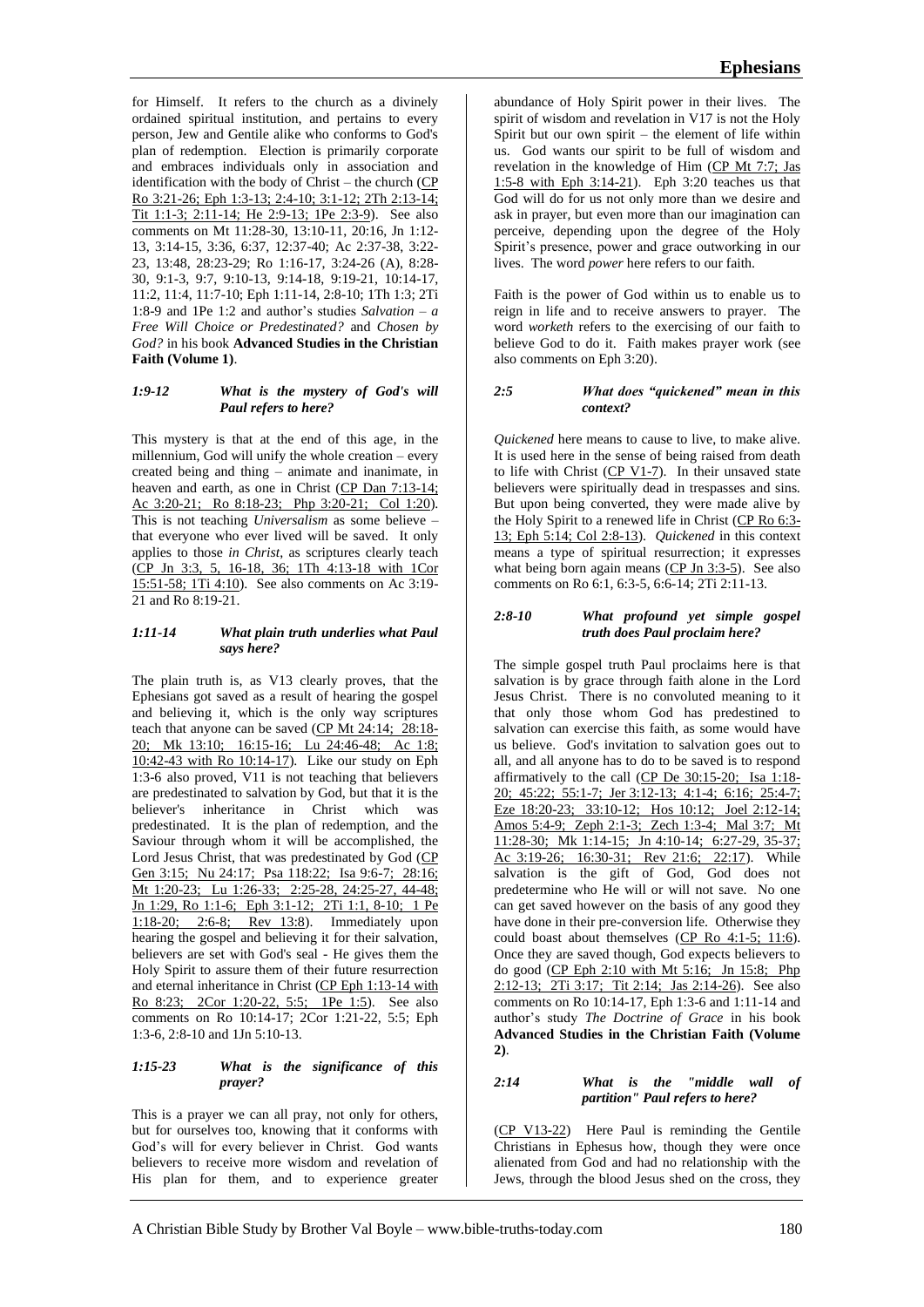were now made one with the Jews to form the New Testament church (CP 3:6; 4:4-6; with Ro 1:16; 10:9-13; 1Cor 12:12-14 ; Ga 3:27-29; Col 3:10-11). The *middle wall of partition* refers to the old covenant law that brought enmity that separated Jews and Gentiles. This was symbolized by the veil in the temple that was torn in two when Jesus died. God thus signifying that all men, Jews and Gentiles alike were one in Christ from that time on (CP Mt 27:51 with He 10:19-20). The torn veil represented Jesus' broken body. (See also comments on Mt 27:51 and He 10:19-20 and author's study *The Old Covenant – Fulfilled in Christ and Completely Abolished* in his book **Advanced Studies in the Christian Faith (Volume 1)**).

#### *2:15-16 (A) What does it mean that Jesus abolished in His flesh the law of commandments?*

This means that by Christ's death the old covenant law was abolished (CP Ro 10:4, 2Cor 3:6-15; Col 2:14-17; He 7:12,  $18-25$ ,  $8:6-13$ ,  $9:11-15$ ). We see from these scriptures that the entire old covenant law was abolished by Christ's death, not just the ceremonial law, as many believe. They do not understand that the old covenant law was for Israel only, whereas the new covenant is for all people (CP Ex 31:12-18 and Eze 20:9-13 with Hos 2:23; Ro 2:14; 9:22-26, 30-33). See also comments on Ro 10:4 and 2 Cor 3:12-16, and author's study *The Old Covenant – Fulfilled in Christ and Completely abolished* in his book **Advanced Studies in the Christian Faith (Volume 1)**.

### *(B) What does it mean "to make in himself of twain one new man?*

Paul is referring here to both Jews and Gentiles becoming one in Christ to form the New Testament church. This was the purpose of doing away with the old covenant law and the enmity it caused between Jews and Gentiles in the first place (CP Isa 11:10 with Ro 15:9-12; Hos 2:23 with Ro 9:25-26 and 1Pe 2:10; Ga 3:13-14; Eph 3:5-6). It is worth noting here that the church is referred to as a man in Eph 2:15, yet there are a great many in the church who refer to it as a woman – the Bride of Christ. Nowhere in scripture though is the church ever referred to as a woman, and the Bride of Christ is clearly identified in scripture as New Jerusalem (CP Rev 19:7-8 with 21:2, 9-10). See also comments on Ro 7:4, 2Cor 11:2, Eph 4:13, 5:25- 32, Rev 19:7-9 and 21:2, and author's study *The Bride of Christ* in his book **Advanced Studies in the Christian Faith (Volume 1)**.

## *2:20 (A) Are the offices of apostles and prophets still valid ministries in the church today?*

Yes. Although there are many who teach that these offices ceased with the first century church. But that is not correct, as scriptures clearly prove (CP Mt 24:14; Jn 17:18-20; Eph 3:1-11; 4:7-16). It is plainly evident here that Christ has ordained *all* the ministry gifts He gave to the church to remain there while ever the church exists. They are all essential to God's purpose for the church, *... for the perfecting of the* 

*saints for the works of the ministry.* "Perfecting" means "to make fully ready", which defines the completed process as outlined in Eph 4:13-16 (CP  $4:13-16$ ). This confirms that all the ministry gifts, including apostles and prophets, which Christ gave to the church will remain there until God's purpose for the church is accomplished, which can only ever be when it has fulfilled its mission on earth and is taken up to heaven by Jesus (CP Jn  $14:1-3$ ; 1Cor  $15:51-58$ ; 1Th 4:13-18).

In the primary sense Eph 2:20 applies to the original twelve apostles Christ called before pentecost, and in the secondary sense, to all those God has called since pentecost. This includes Paul, Barnabas, Silas, Timothy, etc. and all those down through the ages to the present time. The word *foundation* in Eph 2:20 is used metaphorically of the ministry of the gospel and the doctrines of faith upon which the church is built, which the apostles and the prophets taught (CP Ac 2:14, 41-42; 20:26-28; 1Ti 6:20-21; 2Pe 1:19-21, 3:1- 2). See also comments on Ac 11:27; Ro 11:13; Eph 4:11-12, and author's study *The Church* in his book **Advanced Studies in the Christian Faith (Volume 1)**.

#### *(B) What is meant by Jesus being the "chief corner stone"?*

The chief corner stone is the stone set in the corner of the foundations of a building by which the whole building is squared. It also gives strength to the two walls by which they are connected. In Eph 2:20 it is applied figuratively to Christ who not only sustains the whole structure of the church, but also unites Jews and Gentiles into one mystical building (CP V21-22; 1Cor 3:9-11; 1Pe 2:5-7 with Psa 118:22; Isa 28:16; Mt 21:42; Ac 4:10-12). See also author's study *Jesus not Peter the Rock upon which the Church is built* in his book **Advanced Studies in the Christian Faith (Volume 2)**.

### *3:9-12 What does Paul mean by what he says here?*

The mystery Paul refers to here is that the church will be made up of both Jews and Gentiles, and that Gentiles will be joint - partakers with Jews of all the gospel promises of God in Christ. This was not made known to the Old Testament prophets, but was revealed by the Holy Spirit to the apostles and prophets in the New Testament (CP V1-6 with 1Cor  $2:9-12$ ; 1Pe  $1:10-12$ ). God's purpose in this was to demonstrate His manifold wisdom to the principalities and powers - both good and bad angels - in heavenly places (CP 1Cor 4:9; Eph 6:12). See also comments on 1Cor 2:7-8.

Angels are constantly watching the church. They are spectators viewing God's redemptive plan from the sidelines. They are not participants in God's redemptive plan, but as we learned in 1Pe 1:12 they have a passionate desire to know all about it. They see in the church once depraved sinners now living lives that glorify God and they see that God has seated them with Christ in heavenly places. God's redemptive plan is the manifold wisdom of God which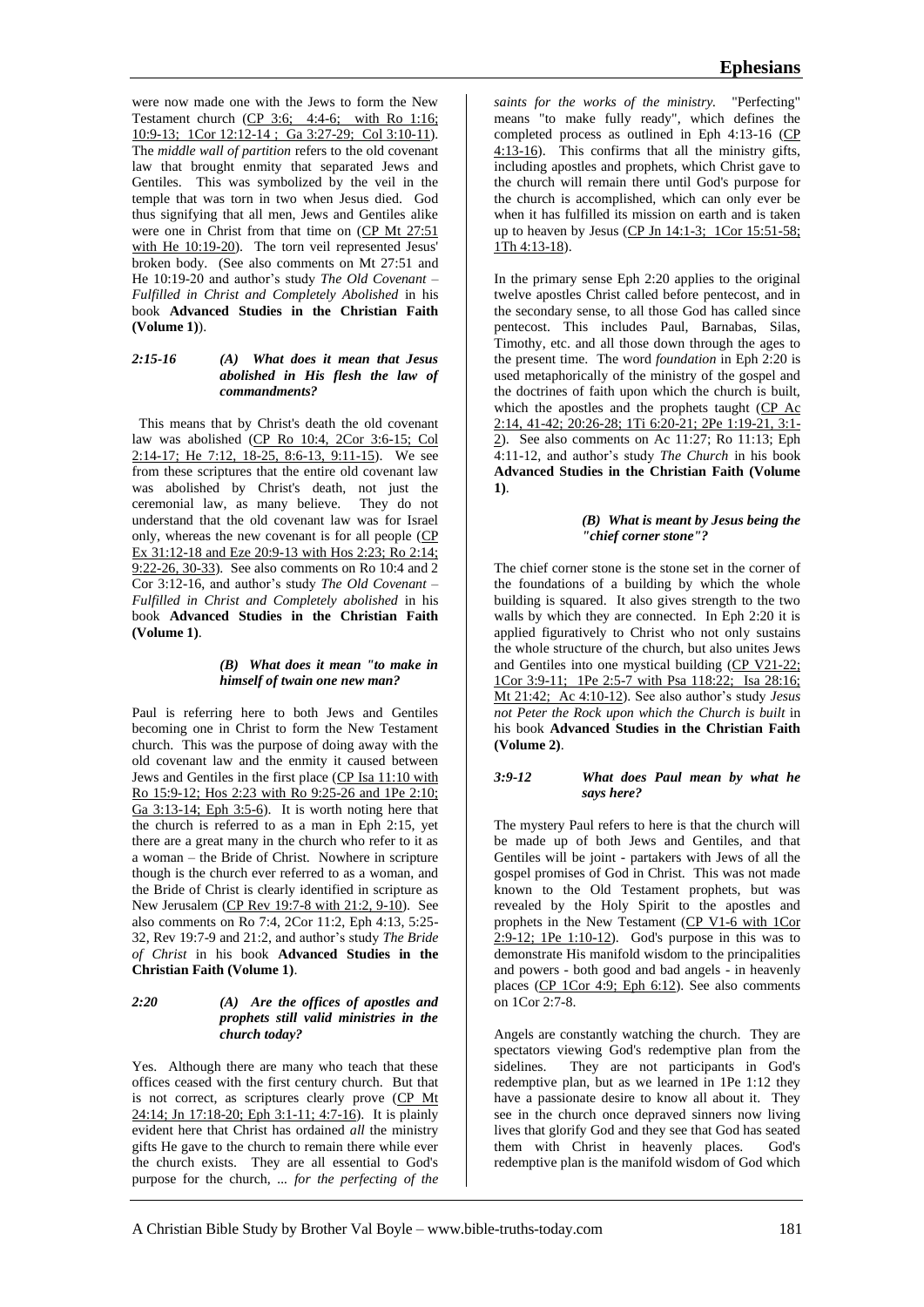the church is teaching the angels (CP also 1Cor 11:4- 10; 1Ti 5:21).

*3:14-21 See comments on Eph 1:15-23.*

*3:20 What does it mean that God is able to do exceeding abundantly above all that we ask or think according to the power that worketh in us?*

This teaches that there are no limitations on what God will do for us. *Exceeding abundantly* means super abundantly above and beyond the greatest abundance that we may ask or even think  $(CP \text{ Jn } 14:12-14; 2Pe)$ 1:4). *According to the power that worketh in us* refers to our yieldedness to the Holy Spirit. God is able to do for us and answer our prayers according to the richness of the outworking of the Holy Spirit in our lives, so it is we ourselves who determine what God is able to do for us. There is no limit to what God can do in and through us, but we limit Him by the degree of our yieldedness to the Holy Spirit (CP Jn 15:7; 1Cor 15:10; Eph 1:19, 3:16-19; Php 2:13; Col 1:29). See also comments on Mt 21:17-22; Mk 16:17-18; Jn 14:12-14, 15:7 and 2Cor 1:19-20 and author's studies *Prayer, Faith* and *Confessing God's Word* in his book **Foundational Truths of the Christian Faith** and *Making the Impossible Possible* and *A Daily Confession for Christians* in his book **Advanced Studies in the Christian Faith (Volume 2).**

#### *4:4-6 What baptism is Paul referring to here?*

A great many Christians believe that Paul is referring to water baptism here, but that is not correct. This baptism is spiritual – the baptism of believers into Christ and into His body, the church. Paul is illustrating here the sevenfold spiritual unity of God and man: one body – the church; one Holy Spirit; one hope of our calling; one Lord; one faith; one baptism, and one God  $(CP V1-3)$ . Paul is exhorting believers in V1-3 to be unified in the Spirit, because, as he points out in V 4-6, there is only one body in Christ – the church – and we were all baptized into that one body (CP 1Cor 12:12-14). Here the church is called "Christ" and is compared to a human body with its many members. This shows how the church is constituted: the Holy Spirit unites believers with Jesus as members of His body when they are converted to Christ (CP also Ro 6:3-4; Ga 3:26-27 and Col 2:10-13). These scriptures all refer to the believer's baptism in Christ, not water, as so many Christians believe. (See comments on all Ro 6 questions, also Ro 3:9, 5:12-14, 7:4, 7:7-23, 8:1-2, 8:3-4; Ga 5:17; Jas 4:5 and 1 Jn 3:6-9 and author's studies *Romans 6 – a Study on God's Empowering of Believers through Jesus Christ to Overcome Sin* in his book **Advanced Studies in the Christian Faith (Volume 1)**, *The Power of God in Christians to Overcome the Devil, The Doctrine of Grace* and *Regeneration and Sanctification Defined* in his book **Advanced Studies in the Christian Faith (Volume 2)**, and *What being Born Again Means* in his book **Foundational Truths of the Christian Faith**).

*4:8 (A) What ascension is Paul referring to here?*

Opinions are divided among bible commentators when the ascension to which Paul refers here took place. Some believe it was when Christ ascended to heaven from Mt Olivet after His forty day postresurrection ministry recorded in Mk 16, Lu 24 and Ac 1 (CP Mk 16:19; Lu 24:50-51; Ac 1:1-9). Others believe it is the ascension Jesus referred to in Jn 20 on resurrection day. They believe that Jesus ascended to the Father that very day and returned the same evening to appear before the disciples in the locked room (CP Jn 20:1-20). It is irrelevant which teaching is correct – neither is fundamental to salvation, so whichever we disagree with, let us do so in love.

## *(B) What does Paul mean here that Christ "led captivity captive" when He ascended on high?*

Again there are divided opinions among bible scholars as to the exact meaning of what Paul says here (CP also Psa 68:18). Some believe Eph 4:8 refers to Christ when He descended into hell, releasing all the righteous dead who had been held captive by Satan, and taking them up to heaven with Him when He ascended on high (CP V8-10 and Mt 12:38-40 with Col  $2:13-15$  and He  $2:14-15$ ). Others believe that it refers to Christ's triumphant victory procession to heaven leading vanquished demons behind Him. Once again it is not relevant which teaching is correct – they too are not fundamental to salvation, so whichever one we disagree with, let us do so in love also.

### *4:9 What are the lower parts of the earth referred to here and why did Christ go there?*

The lower parts of the earth referred to here is hell. Christ went there to fulfil prophecy as the New Testament antitype of Jonah, the Old Testament type of Christ's death burial and resurrection. And He also "preached" to the *spirits in prison* (CP Mt 12:38-40 with 1Pe 3:18-20). Many in the church believe that the spirits in prison are the spirits of humans being given another chance of eternal life, but that is not correct. Scriptures clearly refute any suggestion that there is further opportunity for salvation after death (CP He 9:27; Rev 22:11-12). Furthermore, human spirits are always qualified as such in scripture; they are never just called *spirits* (CP Nu 16:22; 27:16; 1Cor 14:32; He 12:23).

The spirits in prison are fallen angels - the angels God cast down to hell and bound in chains. They rebelled against God and sinned in the days of Noah precipitating the flood that destroyed everyone on earth except Noah and his family (CP Gen 6:1-8, 11-13, 17 with 1 Pe 3:18-20; 2Pe 2:4-5 and Jude 6-7). *Hell* in 2 Pe 2:4-5 is translated from the Greek word **tartarus**, which means a prison for fallen angels. Mt 12:38-40 also teaches this. *Heart* in V40 means a vault or cell, by implication a prison. The angels' *first estate* in Jude 6 is their original status in God's order – the exalted position they held in heaven above earthly humans (CP Psa 8:4-5; He 2:6-7). *Their own habitation*, which they left, was their heavenly abode; the *strange flesh* they went after were earthly women,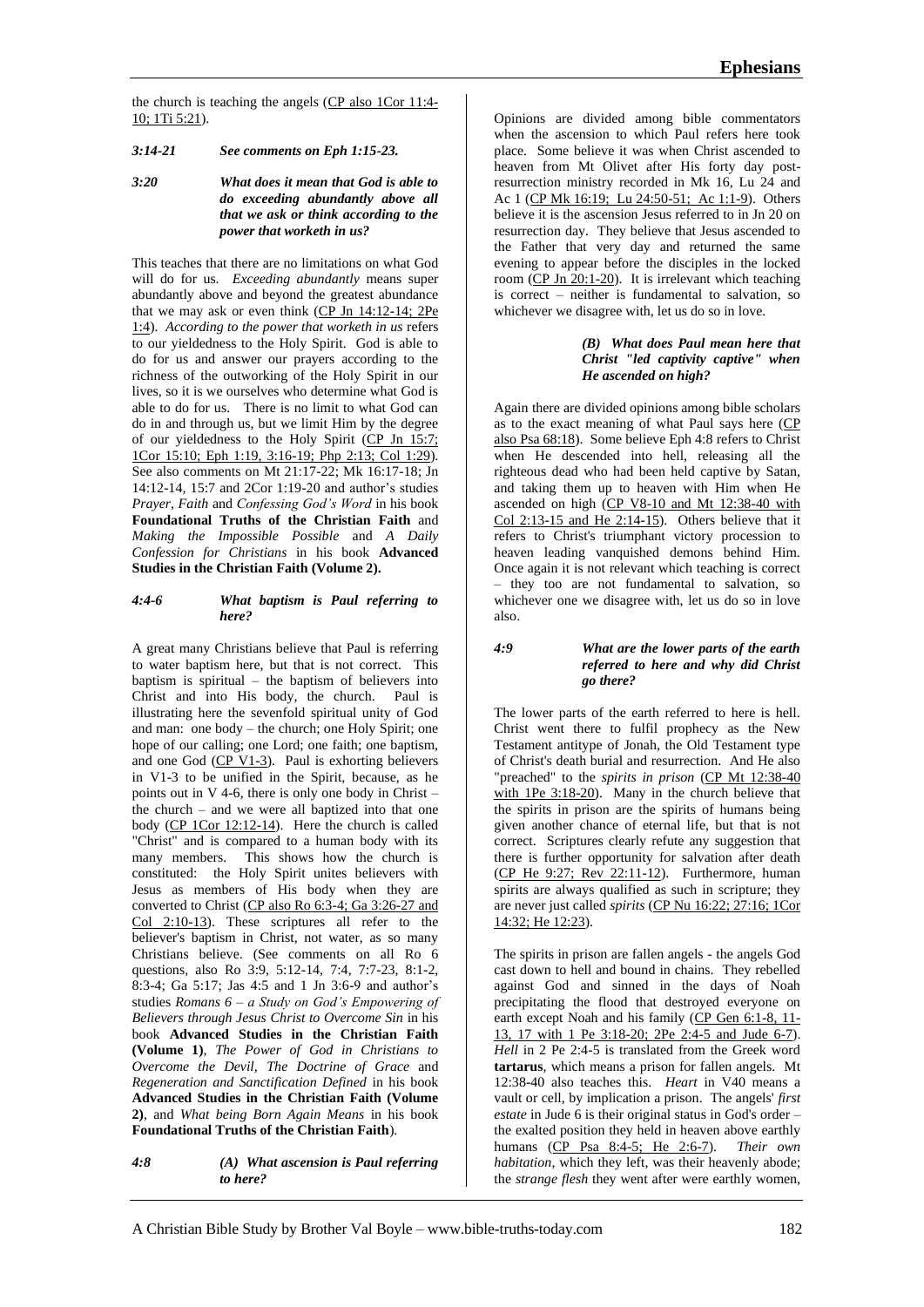and the sin they committed was fornication (CP Gen 6:1-4).

The word *preached* in 1Pe 3:19 should have been translated *herald* or *proclaim.* The Greek word used here is **kerusso,** which means to herald or proclaim, as a town crier, whereas the Greek word for *preach*, associated with the gospel for salvation, is **euaggelizo**. We learn from this that Jesus was not giving the spirits in prison a second chance at eternal life, but that He was making a proclamation to them. Scriptures do not teach what the proclamation was, but the general consensus among Bible Scholars is that Jesus proclaimed to the spirits in prison His victory over death and Satan on the cross, which is outlined for us in Col 2:14-15 and He 2:14-15 (CP Col 2:14-15; He 2:14-15). Christ descended into hell between His death and His resurrection as both Eph 4:9-10 and 1Pe 3:18-20 teach (CP Eph 4:9-10 and 1Pe 3:18-20 with Psa 16:10; and Ac 2:25-32). See also comments on Mt 12:38-40; He 9:27 and 1Pe 3:18-20, and author's study *Who are the Spirits in Prison?* in his book **Advanced Studies in the Christian Faith (Volume 1)**.

## *4:11-12 How are these ministries defined in the New Testament church?*

These ministry gifts were all embodied in Christ Himself and He gave them to the church as an extension of His own earthly ministry to prepare and equip the church for God's service. We need to study these ministry gifts very carefully in order to understand them, because there is a great deal of confusion surrounding them in the contemporary church. Most Christians in the contemporary church believe that Eph 4:11 refers to five orders of ministers in the church appointed to discharge five different kinds of duties, generally known in the church as the "fivefold ministry". But that is not what scriptures teach, as we shall soon see. These gifts can overlap each other in one man. There are a number of men in the New Testament who functioned in them all, and the same applies in the contemporary church. Let us now study them.

**APOSTLES**: from the Greek word **apostoloi**, means ones sent, messengers. In the New Testament church it designates the office instituted by Christ to witness of Him before the world  $(\underline{Jn} 17:18)$ . Apostles are placed first in the divine order of ministry gifts Christ gave to the church to prepare and equip it for God's service (CP Eph 4:11;  $1$ Cor 12:28). Yet there is much teaching in the contemporary church that apostles and prophets ceased with the first century church, but that is not what scriptures teach (CP Mt 24:14; Jn 17:18- 21; Eph 3:1-12; 4:7-16; 5:25-27). It is plainly evident from these scriptures that Christ has ordained the ministry gifts He gave to the church to remain there while ever the church exists. They are all essential to God's purpose for the church - "for the perfecting of the saints for the work of the ministry" (CP Eph 4:11- 12). *Perfecting* means "to make fully ready", which defines the completed process outlined in V13-16 (CP Eph 4:13-16). This confirms that all the ministry gifts Christ gave to the church will remain there until God's purpose for the church is accomplished, which can only ever be when it has fulfilled its mission on earth

and is taken up to heaven by Jesus (CP Eph 2:19-20). This further emphasises the continuing importance of apostles and prophets in God's purpose for the church and underlines the reason why they are placed first and second in the divine order of ministry gifts for the church. God includes them with Jesus as the foundation of the church. *Foundation* in this context is used metaphorically of the ministry of the gospel and the doctrines of faith - the church is built upon the teachings of the apostles and prophets. It is their responsibility to bring clarification and illumination concerning God's word to those they are establishing in the faith.

In the primary sense Eph 2:20 applies to the original twelve apostles Christ called before Pentecost and in the secondary sense to all those God has called since Pentecost (CP Ac 2:42; Eph 3:1-12). Apostles have two main tasks to perform in the ministry: to bring into being properly ordered churches and to set, and maintain in order, and continue to build churches that already exist. Apostles not only pioneer new works, but continue building on foundations others have laid (CP Ac 8:14-17, 25; 1Cor 3:10). Apostles can function in either an itinerant ministry or be domiciled in a local church. There is nothing in scripture to indicate that the apostle James, the Lord's brother ever left the church at Jerusalem and the same thing happens in the contemporary church. There are many men who either pioneer a church or continue building on foundations others have laid and stay there. Sadly however, in the contemporary church these men are not designated apostles as they should be but "pastors", although nowhere in scripture is the term "pastor" ever used to define rank, authority or title of anyone – man or woman – in the New Testament church. There are men designated apostles, prophets, evangelists and teachers in scripture but there is no man (or woman) designated a pastor. We will examine the scriptures proving that statement in our study on pastors. (Designated means described as, given a name or title, specified). There are at least 28 men named as apostles in scripture. Apart from the thirteen – including Matthias – before Pentecost, at least fifteen others have been designated apostles since then: Paul and Barnabas ( $CP$  Ac 13:1-5, 50 -14:4, 14; 15:22-25, 35-39); Silas and Timothy (CP 1Th 1:1; 2:6); Apollos (CP 1Cor 4:6-9); Titus (CP 2Cor 8:23); James, Joses, Simon and Jude, the brothers of Jesus  $(CP \t Mt 13:55; 1Cor 9:5);$ Andronicus and Junias (CP Ro 16:7); Epaphroditus (CP Php 2:25), and there were at least two others with Titus (CP 2Cor 8:23). Scriptures do not tell us how all these men were commissioned, but in the case of Paul, Barnabas, Silas, Timothy, Apollos and Titus, we see how God promoted them after they proved their faithfulness in other areas of ministry first. This is the biblical pattern for promotion in the New Testament church ( $\overline{CP Mt 25:14-23}$ ).

Although Paul was a chosen vessel of God he was not sent out as an apostle until after he had proved his faithfulness in other areas of ministry first (CP Ac 9:1- 30; 11:25-30; 13:1-5). Paul and Barnabas were already ministering in the local church at Antioch as prophets and teachers before being called of God and sent out as apostles. Barnabas first proved himself as a liberal giver in the fledgling church at Jerusalem and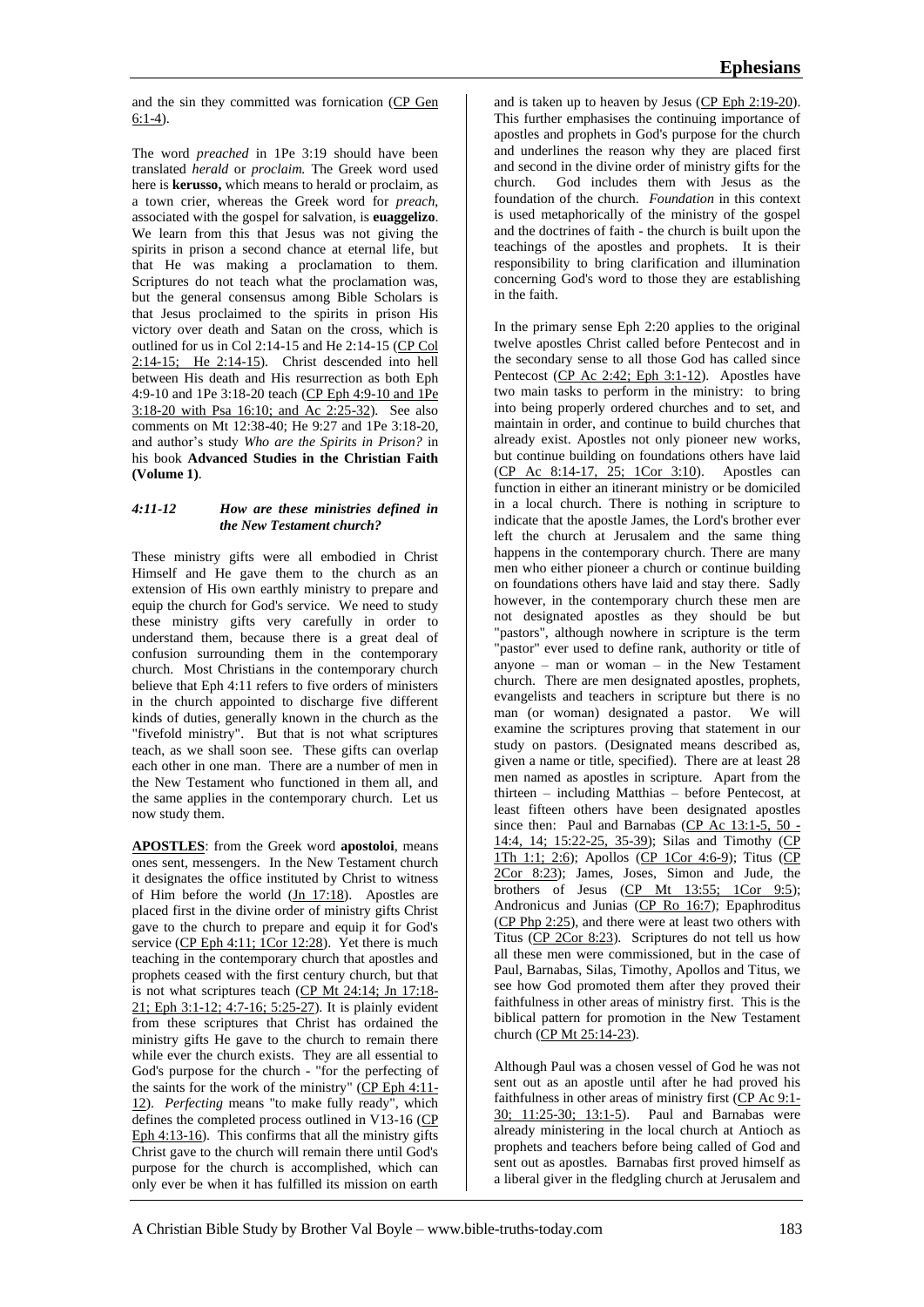then as the first missionary sent out from a church. In this capacity he also did the work of an evangelist leading many people to the Lord and building up the church at Antioch where he and Paul worked hard and long spreading the gospel  $(CP$  Ac 4:36-37; 9:26-27; 11:22-26; 12:25; 13:1-5, 50 - 14:4). Silas was also a prophet when chosen by Paul to take John Mark's place as his travelling companion on Paul's second apostolic mission journey. It was on this journey that Timothy also joined them, and he and Silas helped Paul establish the churches at Philippi and Thessalonica (CP Ac 15:22-25, 35-41; 16:1-5, 19-40; 17:1-15; 18:5; Php 2:19-23). Timothy was one of Paul's converts from his first mission journey. Paul became his mentor and taught and encouraged him through other areas of ministry until he became an apostle. He and Silas were first designated apostles in 1Th 2:6 (CP 1Th 1:1; 2:6; 1Ti 1:1-4; 4:1-16; 2Ti 1:1- 6; 4:1-5). Apollos was very active in promoting the gospel at Ephesus, Achaia and Corinth, and was even more so after being properly instructed by Aquila and Priscilla. He laboured with Paul establishing the church at Corinth (CP Ac 18:24 - 19:1; 1Cor 1:11-12; 3:3-7; 4:17). Titus was also a long-time fellowworker of Paul's in his apostolic mission journeys and God promoted him too (CP 2Cor 7:5-7, 13-15; 8:23; Ga 2:1-2; 2Ti 4:9-10; Tit 1:4-5). We get a good insight here into what is involved in preparing and equipping the saints for service, seeing them released into ministry, and how God promotes them from there. None of these men started out as apostles. They all proved themselves faithful in other areas of ministry first and then God promoted them just as Jesus teaches in Mt 25:14-23.

Most Christians believe that the ministry gift of apostle in the contemporary church has been fulfilled in the ministry of the missionary, and there are doubtless many missionaries who do function as apostles and should be recognised as such. The ministries of apostles and missionaries are similar they both evangelise, plant churches, instruct, correct, and establish them in the faith, but whereas every apostle is a missionary, not every missionary is an apostle. Furthermore every apostle is a qualified elder in the New Testament church, but not every missionary is, and it is the elders, collectively and coequally, to whom God has committed the direction and government of the local New Testament church (CP 1Pe 5:1; 2Jn 1; 3Jn 1). There is a highly impactive teaching originating in these scriptures that the majority of Christians are completely unaware of but which leads us to a clearer understanding of church government. Elders are much more important to God's purpose for the church than most Christians realise. They are not simply rubber stamps for the decisions made by local church leaders - they are the local church leaders, yet are not recognised as such in the contemporary church. The elders constitute the presbytery, the ruling body in the New Testament church (CP Ac 20:17, 28). Paul's admonition to the elders here to collectively heed their responsibility to feed the flock over which the Holy Spirit had made them overseers, clearly teaches that God has committed the direction and government of the local New Testament church to the plurality of elders coequally. *Feed* is from the Greek word **poimaino**, which means to pastor or shepherd. It is the plurality

of elders' responsibility co-equally to pastor God's people who comprise the local church. *Overseers* is from the Greek word **episkopos**, which means bishop (CP Ac 1:15-20).

Here we learn that apostles are also bishops. Judas Iscariot forfeited his bishoprick – the office, charge, or duty of an overseer in the New Testament church when he betrayed Jesus. He also forfeited his apostleship and eldership at the same time. *Bishop* is simply another name for elder. **Episkopos** is equal to **presbuteros** the Greek word for elder or presbyter. The terms bishop/overseer, elder/presbyter and pastor/shepherd all refer to one and the same person. However, although they all refer to one and the same person, the terms are not synonymous - they do not all mean the same: *elder/presbyter* refers to the man,<br>*bishop/overseer* refers to his office, and refers to his office, and pastor/shepherd refers to the work he does (CP 1Ti 3:1-7; Tit 1:4-9). These scriptures not only confirm that it is the elders to whom God has committed the direction and government of the local New Testament church, but they also teach that the elders are all men. The Greek words **episkopos** for bishop, and **presbuteros** for elder, both only refer to a male. Also, the fact that anyone aspiring to the office of a bishop or elder must be the husband of one wife if married, is further confirmation that elders can only ever be men, not women as well. Likewise deacons can only ever be men also, for they too must be the husband of one wife if married (CP 1Ti 3:12). Scripture does not teach that a bishop, elder or deacon can be the wife of one husband. We will examine this aspect of women's ministry in the church in more detail in our study on "pastors". There is just as much confusion concerning elders in the contemporary church as there is concerning apostles and prophets. Sadly, not many Christians know who the elders really are in the divine order for the church. They simply see them as having been a long-time member of the church, but that is only a part of what qualifies them as elders (CP Eph 4:7-16).

This clearly spells out for us that the men who function in the ministry gifts of V11 are the ones God has designated as the ruling elders in the New Testament church. All the scriptures we have examined so far in our study on apostles confirm this. Christ gave these men to the church and ordained them to remain there while ever the church exists and we do not have to look for any one else in scripture beyond them as the elders to whom God would commit the direction and government of His church. The ruling body of elders in the church consists of apostle/elders, prophet/elders, evangelist/elders and teacher/elders who collectively and co-equally pastor the church (CP 1Pe 5:1-4). Peter highlights the co-equality of the ruling body of elders in his statement here "...who am also an elder." This "elder" is not **presbuteros** but **sumpresbuteros**, which means literally "one on the same level with them" - a fellow elder or co-presbyter. This is further confirmation that the divine order of government in the local New Testament church involves a plurality of elders co-equally. Peter is addressing a plurality of elders from each of the local churches at Pontus, Galatia, Cappadocia, Asia and Bithynia in this letter (CP 1Pe 1:1). His admonition to them is similar to Paul's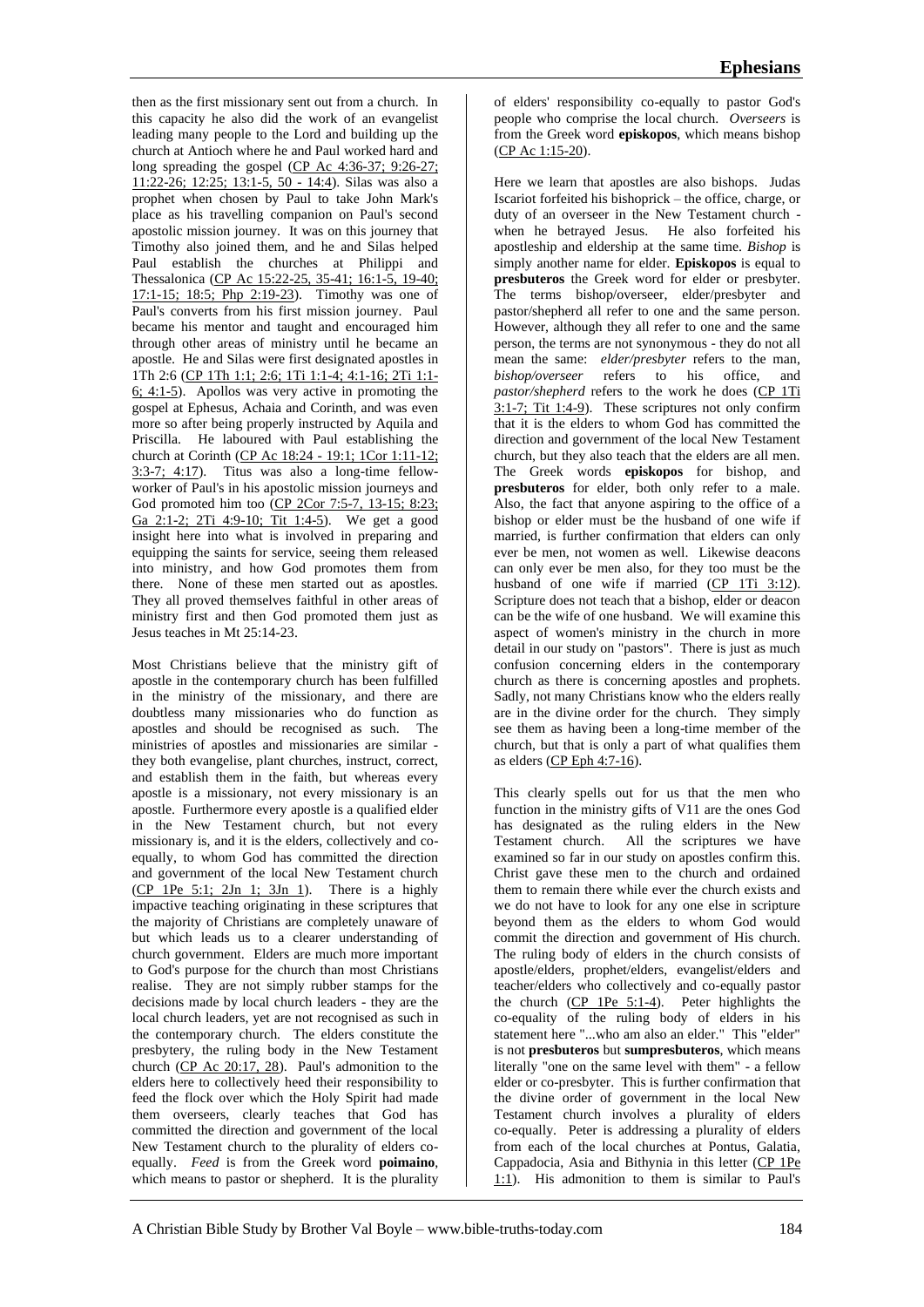admonition to the elders in the church at Ephesus in Ac 20:28 but with the added injunction that they are not to "...lord it over their congregations." means that they are not to rule them in a high-handed, autocratic way. Some who are opposed to the concept of a plurality of elders co-equally ruling the New Testament church teach that in 1Pe 5:1 Peter is identifying with the elders as an apostle and with the people as an elder, but that begs the question, why? He had already identified himself as an apostle to the elders and people alike in 1:1, and in 5:1 he simply asserts to the elders among them that he and they are co-equals in the divine order of government in the church. We should accept that assertion at face value, not look for hidden agendas behind it (CP Ac 14:21-23).

Here for the first time in scripture we see elders being appointed in the local church. They were already presiding over the church at Judaea when Paul and Barnabas took the relief money there from Antioch (CP Ac 11:29-30). They were also already presiding with the apostles over the Jerusalem church when Paul and Barnabas went there to settle the question of Gentile circumcision at Antioch (CP Ac 15:1-6). In Ac 14:21-23 Paul and Barnabas appointed elders in the churches they had previously pioneered on their first apostolic mission journey in Ac 13 (CP 1Ti 1:1-4; Tit 1:4-5). We learn in 1Ti 1:1-4 that elders who had already been appointed in the local church at Ephesus were teaching error so Paul left Timothy there in the foundation ministry of apostle to straighten them out. Tit 1:4-5 teaches that Paul likewise left Titus in the foundation ministry of apostle in Crete to appoint elders in the local churches there. We see in all these scriptures a definite biblical pattern whereby elders are appointed after local churches have been established by apostles. The elders collectively then become the presbytery, responsible for the direction and government of the church. This is not teaching that elders are appointed by men, but that those functioning in the ministry gifts of Eph 4:11 are acknowledged and ordained to ministry in the church by the apostle or the ruling body of elders in accordance with the divine will (CP 1Ti 4:14; 2Ti 1:6; 4:5). The word "presbytery" in 1Ti 4:14 is referring to the ruling body of elders who prophesied over Timothy and laid hands on him to bring forth his ministry gift of apostle  $(CP 1Ti 3:1-7)$ . The term "desire" in V1 means to stretch oneself out in order to grasp or touch something. It includes the idea of reaching after or seeking. However believers desiring the office of bishop/overseer/elder/presbyter must have the desire first confirmed by the word of God as outlined in V2-7, and also by the church as outlined in V10.

This means that nobody can be ordained an elder based solely on desire, burden, vision, administrative ability, business acumen, the call of God some may feel they have on their life, or even Bible College training. The requirements for ordination are stipulated by God and stand as absolutes in God's order for church government. Moral issues are not all that is involved. Spiritual maturity and faithfulness in service are just as important. Men must first prove their faithfulness in lesser areas of ministry before seeking promotion to the highest office in the local

New Testament church. In all the scriptures we have studied pertaining to apostles so far we find a definite pattern to how God raises up men in leadership ministries. First they proved their faithfulness in the little things. Then God promoted them to the bigger things, just as Jesus teaches in Mt 25:14-23 (CP 1Ti 3:8-13). V13 here teaches that those who serve faithfully as deacons obtain for themselves a position of trust and influence in the church. This is a definite promise of promotion for those faithful in the lesser things first. There are still more scriptures proving the plurality of elders as the ruling body co-equally in the local church which we need to examine (CP Php 1:1). "Bishops" here are the ruling elders or presbyters (CP 1Ti 5:17). "The elders that rule well" are those who preside over the local church (CP He 13:7,17,24). "Them who are to be obeyed" again are the ruling elders. *Obey* here means to assent to; follow (CP Jas 5:14). James also teaches a plurality of elders ruling the church co-equally here. He does not refer to any one man but to the plurality of elders co-equally.

The number of elders in any church will depend entirely upon the size of the congregation. The apostle who pioneers the church may be the only one to start with, but others should be appointed as quickly as they are seen to be functioning in any of the ministry gifts of Eph 4:11, and can satisfy the requirements God has laid down for their ordination in 1Ti 3:1-7 and Tit 1:4-9. They then become co-leaders in the church with the apostle (CP Ac 15:1-27; 21:17-25). These scriptures clearly confirm all that the foregoing scriptures teach – that the direction and government of the local New Testament church is not vested in the ministry of one man alone as it is in the contemporary church, but in the plurality of elders co-equally. James alone did not decide on what action to take concerning the question of gentile circumcision in Ac 15 as some teach. The Greek construction of the phrase "wherefore my sentence is ..." in V19 according to Kenneth Wuest's "Expanded Translation of the Greek New Testament" is *"..wherefore as for myself, my judgement is ...*" James is simply putting forward his opinion on the issue the same as Peter did in V7-11, only he was more explicit than Peter by also proposing what action they should take. The fact that they all agreed to the action proposed as Chapter 15 clearly emphasizes, proves the co-equality in the plurality of elders involved.

There were a number of apostles present with the elders in Ac 15 but only James was present when Paul returned to Jerusalem in Ac 21. On both occasions though the elders were co-equal with the apostles in receiving Paul and his companions and in the decision making process which ensued. There is nothing in any of these scriptures to indicate that James, who appears to be resident apostle in the Jerusalem church in Ac 21, outranked the elders who presided over the church with him. However, the mantle of spokesman for the apostles and elders falls upon the apostle as the one set first in the church in the foundation ministry. In the absence of the apostle the next in line is the prophet, and after him the teacher. This is the divine order (CP 1Cor 12:28). There is no need to look beyond what scriptures teach about government in the New Testament church (CP Rev 1:11-20; 2:1, 8, 12,  $18; 3:1, 7, 14$ . The general consensus among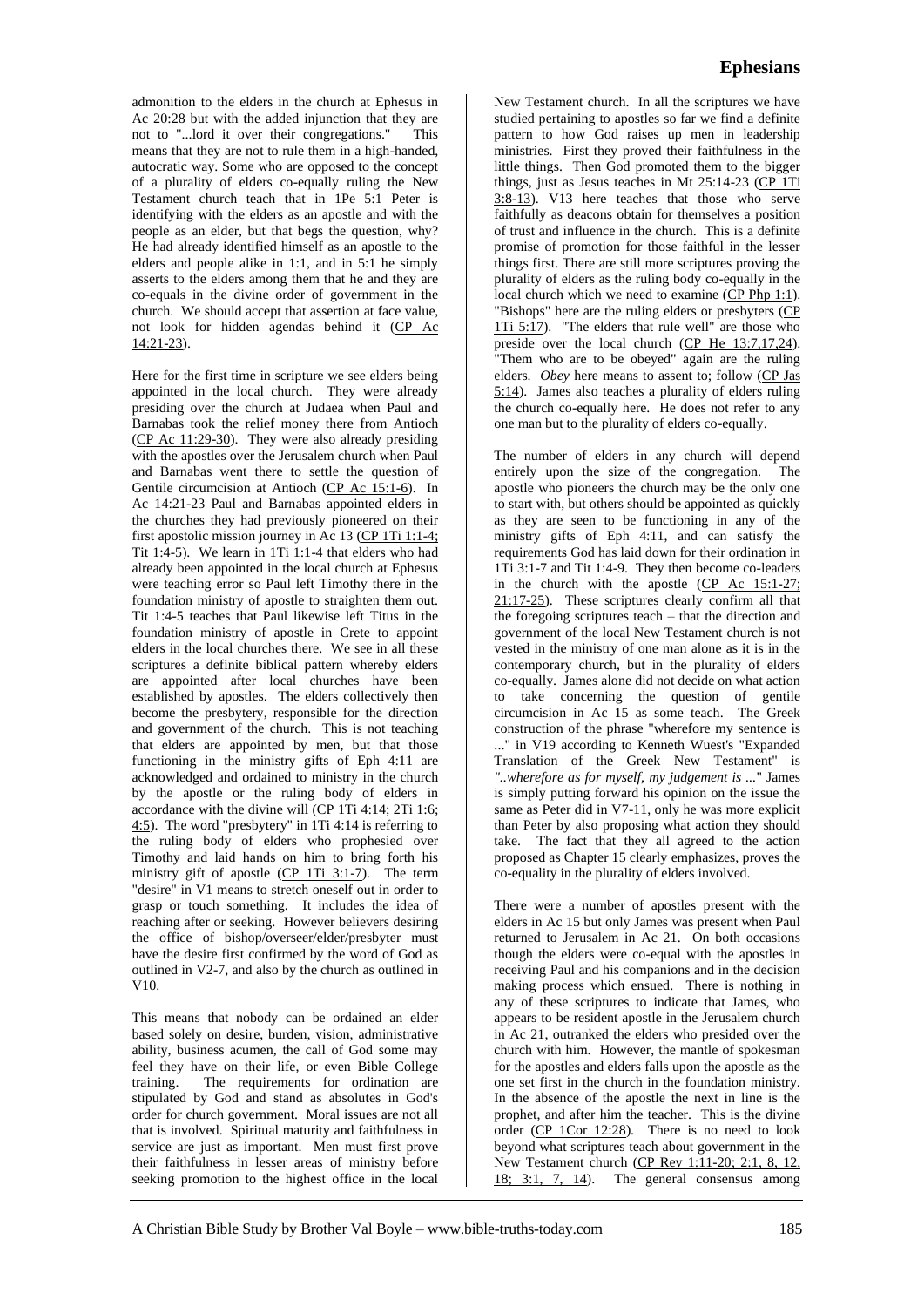Christians as well as most Bible commentators is that the "angels" of the seven churches Jesus addresses here are "pastors" because of the common belief in the contemporary church that "pastors" are the local New Testament church leaders, yet the word "angel" is from the Greek word **angelos**, which means a messenger – one sent to announce or proclaim, which is also what apostles do. Angels and apostles have similar meanings but because it is generally believed that the office of apostle ceased with the first century church, the apostle is no longer recognised as the foundation ministry in the contemporary church, and he has been replaced by the "pastor", notwithstanding that nowhere in scripture is the term "pastor" ever used to define rank, authority or title of anyone - man or woman in the New Testament church. As noted earlier we will examine the scriptures proving that statement in our study on "pastors"  $(CP 3Jn 9-10)$ . The wisdom of God is seen in the plurality of elders as leaders in the church because it safeguards the church from being ruled by despots like Diotrephes.

Now let us look at some of the characteristics of false apostles before moving on. Scriptures warn against them and we need to be able to correctly discern them. It is very easy to be deceived by them because they are so charismatic (CP 2Cor 11:4-15). False apostles are counterfeits of the devil the same as all other false teachers, and the only sure way to guard against being taken in by them is to test their teaching according to God's word (CP Ac 17:10-11; 2Pe 1:16-19). In 2Pe 1:16-19 Peter teaches us that scripture is the only proof text we have with which to measure any teaching in the church against, and even though we may also be eyewitness to a truly great spiritual experience as Peter himself was at the transfiguration of Jesus, if any teaching does not have its authority in scripture, then we must disregard it completely, the same as the church at Ephesus did (CP Rev 2:1-7). Christians are commanded to test every teaching that comes into the church (CP Ac 17:10-11; 1Th 5:21; 2Pe 1:16-19; 1Jn 4:1).

**PROPHETS**: from the Greek word **prophetes** means "a proclaimer of divine truth". Prophets are placed second in the order of ministry gifts Christ gave to the church to prepare and equip it for service (CP Eph 4:11-12; 1Cor 12:28). Yet there are many who teach that together with apostles the ministry gift of prophet no longer exists; that it ceased with the first century church. But as our study on apostles show, that is not correct (CP Mt 24:14; Jn 17:18-21; Eph 3:1-12; 4:7-16; 5:25-27). Scriptures clearly teach that Christ has given the ministry gifts of Eph 4:11 to the church and ordained them all to remain there while ever the church exists. They are all vitally necessary – "for the perfecting of the saints for the work of the ministry" (CP Eph 4:11-12). *Perfecting* in V12 means "to make fully ready", which defines the completed process outlined in V13-16 (CP Eph 4:13-16). We learned all these truths in our study on apostles but they need to be re-stated here. All the ministry gifts Christ gave to the church will remain there until God's purpose for the church is accomplished, which can only ever be when it has fulfilled its mission on earth and is taken up to heaven to be with Jesus (CP Eph 2:19-20). This further emphasizes the continuing importance of apostles and prophets in God's purpose for the church

and underlines the reason why they are placed first and second in the order of ministry gifts Christ gave to the church. God includes them with Jesus as the foundation of the church. *Foundation* in this context is used metaphorically of the ministry of the gospel and the doctrines of faith – the church is built upon the teachings of the apostles and prophets. It is their responsibility to bring clarification and illumination concerning God's word to the church and to those they are establishing in the faith. They are both teachers and preachers.

Those who teach that the ministry gift of prophet ceased with the first century church equate the prophet's function in the contemporary church to the "pastor's" sermons and preaching. Nowhere in scripture however is the term "pastor" ever used to define rank, authority or title of anyone in the New Testament church which we also learned in our study on apostles, yet there are many men designated prophets: Paul (or Saul as he was known then), Barnabas, Simeon called Niger, Lucius of Cyrene and Manaen (CP Ac 13:1); Agabus (CP Ac 11:27-28; 21:10-11); Judas surnamed Barsabus, and Silas (CP Ac 15:22, 27, 32). Barnabas, whose name actually means prophet, was so named by the apostles (CP Ac 4:36-37). Remember that Paul, Barnabas and Silas were also apostles as well as prophets, and we will find that they were evangelists and teachers as well. They functioned in all the ministry gifts, as also did Timothy and others, as we shall see shortly. The function of prophet as one of the ministry gifts of Eph 4:11 in the New Testament church is not to be confused with the gift of prophecy, one of the nine gifts, or manifestations of the Holy Spirit in the church  $(CP 1Cor 12:7-11)$ . These are not ministry gifts but manifestations of the Spirit which only operate at certain times when the need arises and according to the earnest desire of the believer (CP 1Cor 14:1-4). The gift of prophecy here is potentially available to every believer baptized in the Holy Spirit but it is only for specific occasions, whereas the ministry gift of prophet is a permanent ministry. Furthermore, every prophet has the gift of prophecy but not everyone with the gift of prophecy is a prophet (CP Ac 21:7-9). Philip's daughters prophesied, but they are not designated prophets in scripture as Agabus is who prophesied over Paul in their house (CP Ac 21:10-11). Also, as with all the ministry gifts of Eph 4:11, every prophet is a qualified elder in the New Testament church, but not everyone with the gift of prophecy is.

There is more teaching on the gift of prophecy as a manifestation of the Holy Spirit in the New Testament than what there is on the ministry gift of prophet  $(CP)$ 1Cor 12:1-11). These are all manifestations or gifts of the Spirit which includes the gift of prophecy in V10 (CP 1Cor 14:1-9, 15-19, 22-25, 29-33, 37). It is generally agreed that all these scriptures refer to the gift of prophecy not to a prophet, though V29-33 and 37 can refer to both. By their very definition prophets speak by inspiration and divine revelation but they are not infallible and their utterances must be subject to evaluation by other prophets, the church and the infallible word of God (CP Ac 17:10-11, 1Cor 14:29-33; 2Pe 1:16-19). Ac 17:10-11 and 2Pe 1:16-19 are used in our study on the teachings of false apostles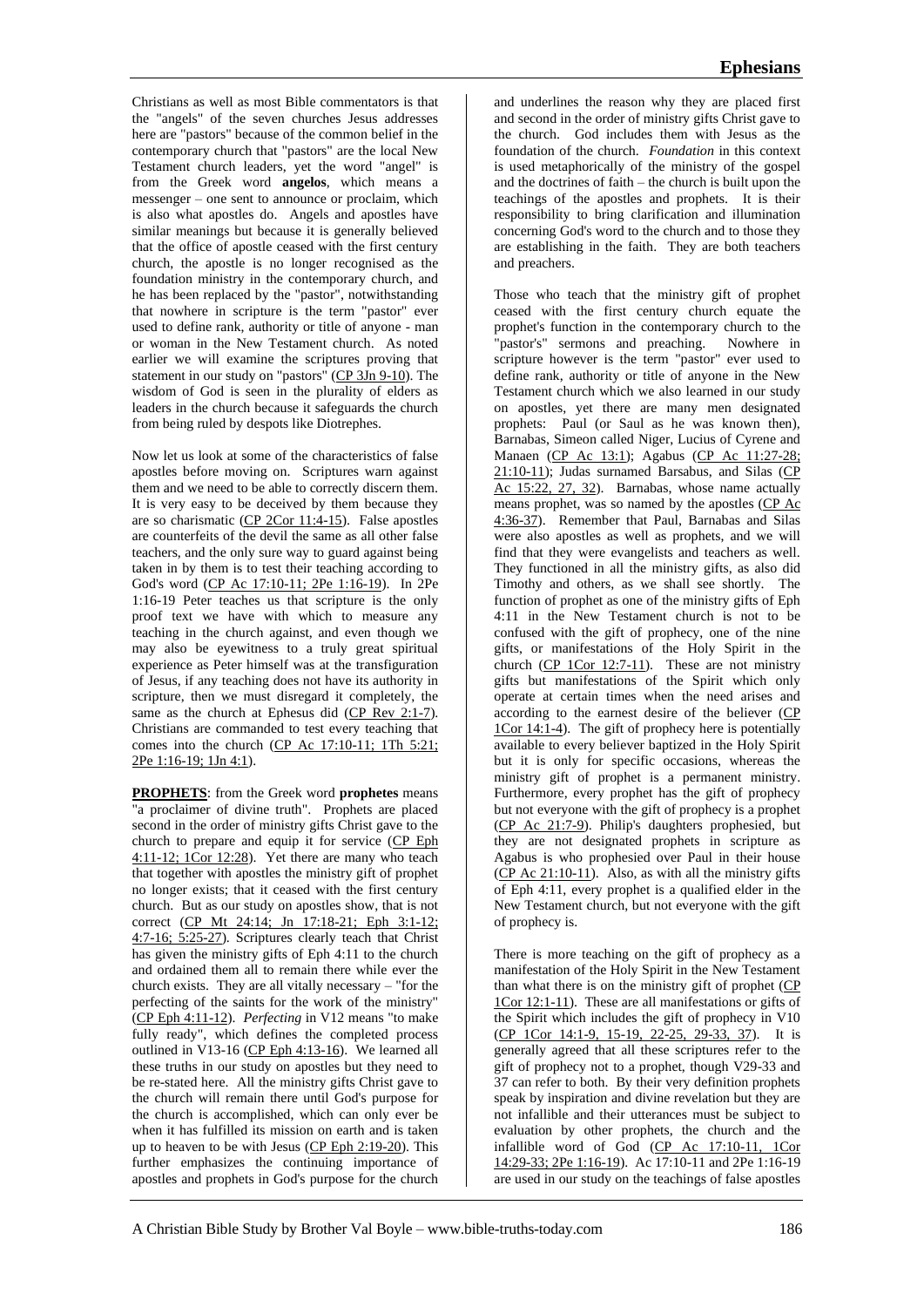but they are applicable here also. They both teach that scriptures are the only proof text we have against which we must measure every teaching in the church.

Now let us look at some of the characteristics of false prophets in the New Testament church. Jesus, Paul, Peter and John all warn against them and we need to be able to discern them. Jesus said they come in sheep's clothing. That means their deception is subtle – they have the outward appearance of a true prophet but inwardly are ravening wolves. But Jesus said we shall know them by their fruit. That is why it is so important to be thoroughly grounded in God's word, because the only way we can ever test any teaching in the church is by the word of God (CP Mt 7:15-23; Ac 20:29-32; 2Pe 2:1-3; 1Jn 4:1-6). All teaching must be tested against the revelation of God's truth in scripture. John's admonition to the church in 1Jn 4:1 to "try the spirits whether they are of God" makes it obligatory upon Christians to examine and prove every teaching in the church (CP Ac 17:10-11; 1Th 5:21; 2Pe 1:16- 19). Scriptures are the only proof texts we have, and if any teaching cannot be proved by them then it must be disregarded, irrespective of who is teaching it.

**EVANGELISTS**: There is no confusion in the contemporary church over evangelists as there is with apostles and prophets. Evangelists, from the Greek word **euaggelistes**, are preachers of the gospel; ones who declare the good news of Christ  $\begin{array}{c} \text{(CP } \text{Ro} \\ \text{10:13-15)} \end{array}$  Evangelists preach to the unsaved, Evangelists preach to the unsaved, whereas apostles and prophets preach to both the saved and the unsaved. But evangelism is not only about preaching, it is also about the demonstration of the Holy Spirit and of power (CP Mk 16:16-20; Ro 15:18-21; 1Cor 2:4-5). Jesus not only preached; He also demonstrated the power of God over all the forces of evil that brought sickness, disease and death to the human race: He raised the dead; cast demons out of people, and healed them of their sicknesses and diseases. He made the lame to walk, the blind to see and the deaf to hear. He even exercised authority over the course of nature (CP Lu 8:22-56). These are but a few of the miracles Jesus wrought when He preached. He brought the good news of the gospel by word and deed and not by word only (CP 1Cor 4:20). The demonstration of the Holy Spirit and of power are signs that awaken others to a consciousness of the presence and the power of God and raise their faith in Jesus for salvation  $(CP \text{ Ac } 6:1-10; 8:4-8)$ . Over five thousand people were saved as a result of one miracle – the healing of a crippled beggar - in the first century church (CP Ac 3:1-4:4).

It is incumbent upon all Christians to preach the gospel (CP Mt 28:18-20). But they are not evangelists as such  $(CP \text{ Ac } 8:1-17, 26-40)$ . Here we get a clear picture of the work of an evangelist according to the New Testament pattern. Philip preached the gospel, many people got saved and were then baptized in water. God confirmed the word Philip preached with signs following: there were miracles performed, demons cast out and people were healed. There was great joy in that city  $\overline{CP}$  Mk 16:16-20). It is pointless to speculate why the new converts were not baptized in the Holy Spirit with the evidence of speaking in tongues until the apostles came from Jerusalem and laid hands on them and prayed for them. That still

happens today - not everyone is baptized in the Spirit immediately they are converted to Christ, and it is reasonable to assume that is what happened then too. The "Philip" we are reading about here is not the apostle Philip, one of the original twelve disciples Jesus called, but one of the seven men appointed to minister to the Greek widows in the church at Jerusalem (CP Ac 6:1-6 with 21:8-9). Although Philip was the only man designated an evangelist in scripture every apostle was also an evangelist (as well as a prophet and teacher). They had to evangelize first to lead people to Christ in order to plant churches and establish them in the faith (CP Ac 8:25; 13:1-5; 2Ti 4:5). The other six men chosen with Philip to minister to the Greek widows in the church of Jerusalem also became evangelists, although Philip is the only one among them named an evangelist in scripture. Stephen was the most prominent before he was killed (CP Ac 6:1-10).

Those scriptures all confirm that Eph 4:11 does not teach that there are five orders of ministers in the church appointed to discharge five different kinds of duties as most Christians in the contemporary church believe. In 2Ti 4:5 Timothy, who was already functioning in the ministry gifts of apostle and teacher, was reminded by Paul to do the work of an evangelist as well as his other duties. While evangelists may not establish churches like apostles, or bring forth new revelation like prophets, or a deeper understanding of God's word like teachers, they are as essential to God's purpose for the New Testament church as any of the other ministry gifts of Eph 4:11, and thus are also qualified elders in the church and just as committed to preparing and equipping God's people for service as are apostles, prophets and teachers. To teach as some do that evangelists are not essentially concerned with the feeding, tending, caring for and overseeing the church is to ignore the plain fact of scripture. Let us look at those scriptures again (CP Mt 24:14; Jn 17:18-21; Eph 3:1-12; 4:7-16; 5:25-27). Those who teach that evangelists are not essentially concerned with overseeing the New Testament church need to be reminded that every one of the ministry gifts of Eph 4:11 have been given to the church "for the perfecting of the saints for the work of the ministry", and that this defines the completed process for which all who function in the ministry gifts of Eph 4:11 are responsible. God has committed the direction and government of the New Testament church to all who qualify as elders, not just some (CP Eph 4:11-12).

In closing this part of our study it is interesting to note that nowhere in scripture are we warned to beware of false evangelists in the church as we are warned to beware of false apostles, prophets and teachers. By definition evangelists cannot be false - they only proclaim the good news of Christ and preach the message of salvation to the lost.

PASTORS: The term "pastor" is derived from the Greek word **poimen**, which means a "shepherd". **Poimen** is used 18 times in the New Testament but it is only translated "pastor" once  $(CP$  Eph 4:11). The other 17 times it is translated "shepherd". It is used 11 times either directly or indirectly in reference to Jesus (CP Mt 25:32; 26:31; Mk 14:27; Jn 10:2, 11-12,14,16;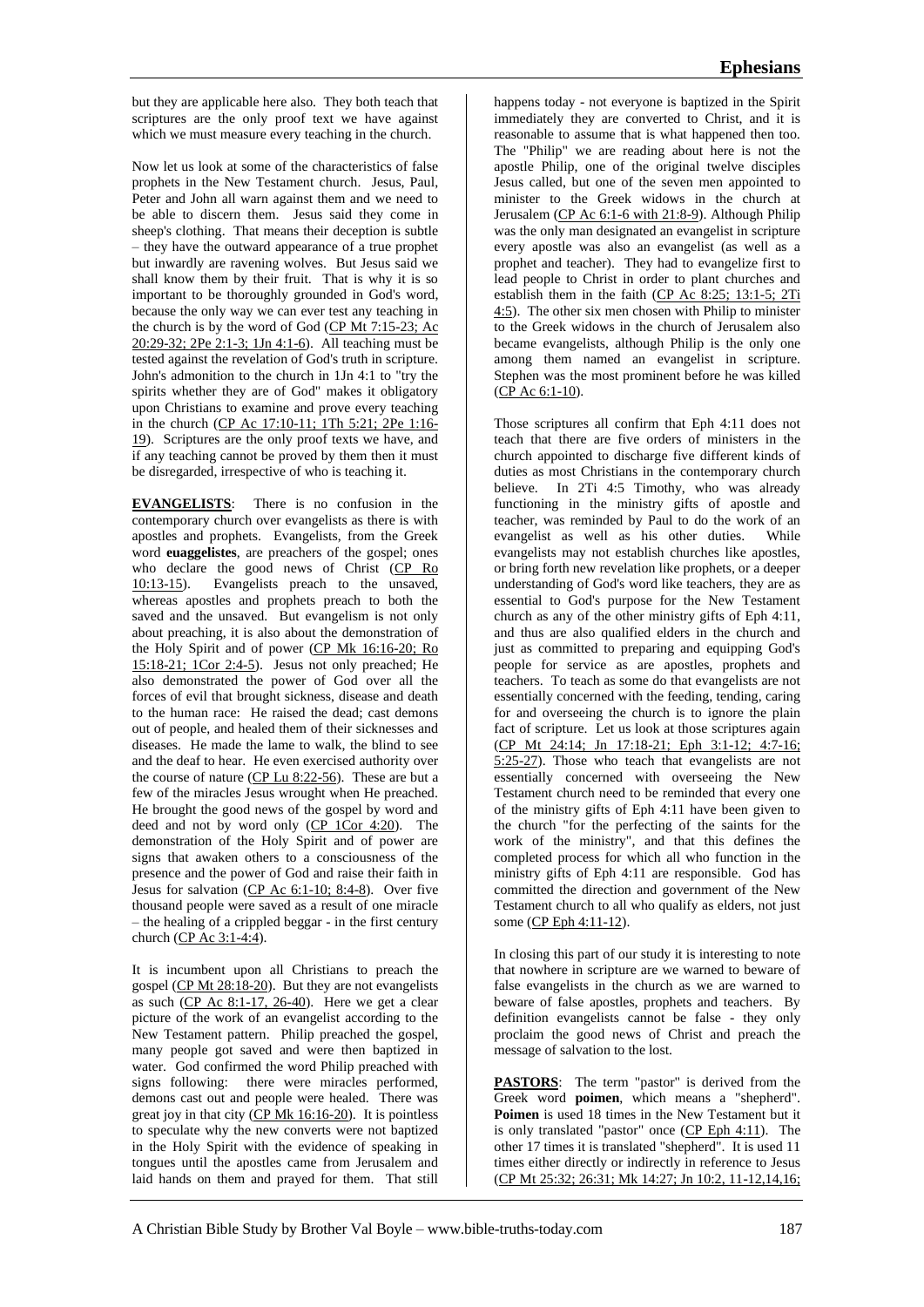He 13:20; 1Pe 2:25); Jesus uses it twice in reference to others (CP Mt 9:36; Mk 6:34), and it is used 4 times of the shepherds who visited the baby Jesus (CP Lu  $2:8,15,18,20$ . These scriptures prove the statement made earlier in our study on apostles that nowhere in scripture is the term "pastor" ever used as it is in the contemporary church to define rank, authority or title of anyone - man or woman - in the New Testament church. Rather, scriptures clearly teach that it defines the nature or character of the work for which the elders in the New Testament church, collectively and co-equally, are responsible. It is the elders co-equally, are responsible. constituting the presbytery to whom God has committed the direction and government of the local New Testament church. Let us once again examine the scriptures that teach us this (CP Eph 4:11-16; Ac 20:17-28; 1Pe 5:1-4; 1Ti 3:1-7; Tit 1:4-9). These scriptures not only confirm that it is the plurality of elders co-equally to whom God has committed the direction and government of the local New Testament church, but they also teach that the elders are men only. Contrary to what a great many Christians in the contemporary church believe there is no provision in scripture for the ordination of women to public ministry in the New Testament church.

As we learned previously in our study on apostles, both **episkopos**, the Greek word for bishop/overseer, and **presbuteros**, the Greek word for elder/presbyter only refer to a male in the New Testament, thus signifying that men only are ordained of God to pastor the New Testament church. Also, the fact that anyone aspiring to be an elder must be the husband of one wife if married is further confirmation that elders can only ever be men  $(CP 1Ti 3:2; Tit 1:6)$ . There is no provision at all here for the inclusion of women as elders in the New Testament church. Likewise deacons also can only ever be men. Like bishops, they too must only be the husband of one wife, if married (CP 1Ti 3:8-13). The term deacon primarily denotes a servant - one who ministers to the needs of others without reference to the character of the work. In the New Testament, **diakonos**, the Greek word for deacon is used to refer to domestic servants (CP Jn 2:5,9); civil rulers (CP Ro 13:4); Christ (CP Ro 15:8; Ga 2:17); the followers of Christ in relation to their Lord (CP Jn 12:26; Eph 6:21; Col 1:7; 4:7); the followers of Christ in relation to one another (CP Mt 20:26; 23:11; Mk 9:35; 10:43); the servants of Christ in relation to preaching and teaching (CP 1Cor 3:5; 2Cor 3:6; 6:4; 11:23; Eph 3:7; Col 1:23,25; 1Th 3:2; 1Ti 4:6); a servant of the church (CP Ro 16:1); servants in the church (CP Php 1:1; 1Ti 3:8,12), and false apostles servants of Satan (CP 2Cor 11:15).

We can see from those scriptures that the term deacon has a much broader application than most Christians in the contemporary church realise. The general conception of deacons among Christians in the contemporary church is that they do most of the menial tasks in the church - they open the hall up for meetings, switch on the lights, arrange the seating, distribute the emblems for communion, and take up the collection, etc, but as is seen here scriptures do not teach that. The confusion surrounding deacons in the contemporary church emanates from the teaching that the role of deacons in the New Testament church is defined in Ac 6:1-6, yet scriptures do not designate the

seven men in Ac 6:1-6 who were chosen to distribute the alms and minister to the material needs of the Greek widows in the church at Jerusalem as deacons (CP Ac 6:1-6 with 1Ti 3:1-13). It is obvious from 1Ti 3:1-13 that the office of deacon in the New Testament church is more than dealing with temporal things as distinct from spiritual things. Temporal things have to be dealt with, but to limit the office of a deacon to just dealing with temporal things is to limit the effectiveness of the church in God's eternal purpose. In the context of 1Ti 3:1-13 it is significant that the term deacons is used side by side with bishops, or elders. This indicates that deacons are assistant ministers or that they assist the ruling elders in the performance of their duties. They are the scriptural counterparts to the non-scriptural assistant pastors and elders in the contemporary church (CP Php 1:1). The qualifications for deacons, like bishops, and their role in the New Testament church, are defined in 1Ti 3:1- 13 not in Ac 6:1-6 as so many Christians in the contemporary church have been taught.

It should be noted here also that although deacons assist the elders in the performance of their duties they have no ruling authority in the New Testament church. Their ministry office as 1Ti 3:13 clearly teaches is a proving ground leading to greater responsibilities, but it is not a leadership position to start with, and for any local New Testament church to be under the authority of a "board of deacons" is totally unscriptural. We cannot supplant God's order for the church and replace it with another. He has decreed the church to be under the authority of ruling elders, not deacons.

This leads us now to the question of women being ordained to public ministry in the contemporary church when there is no provision for it in the New Testament. Scriptures clearly teach that women are precluded from any leadership position in the New Testament church. There are numerous references to women in the New Testament but nowhere do scriptures teach that they were ordained to public ministry in the church. In searching the scriptures we can only find male leadership in the New Testament church as the model for relationship between the sexes, and we should accept that as God's order for the church without any additions, subtractions or alterations whatever  $(CP 1Ti 2:8-14)$ . Opinions differ among Christians as to whom this scripture refers whether women generally or wives specifically. The Greek word **gune** means either, and whether a woman generally or a wife specifically is meant depends upon the context in which it is used. Here it refers to women generally because all women who profess godliness, regardless of their marital status are to dress modestly and not draw attention to themselves in the assembly by any form of immoderate conduct. Paul is dealing with the general conduct of all women in the church here. It has to do with church order and the position of men and women in church worship and work, not with the relationship between a husband and wife as in 1Cor 14 (CP 1Cor 14:34-35). In 1Ti2:8 Paul wants *men*, as opposed to *women*, to conduct public worship in the church. In V12 he prohibits women from holding any position of authority over men in the church. Women cannot be teachers to instil doctrine and instruct men, which confirms what other scriptures in this study also teach, that men only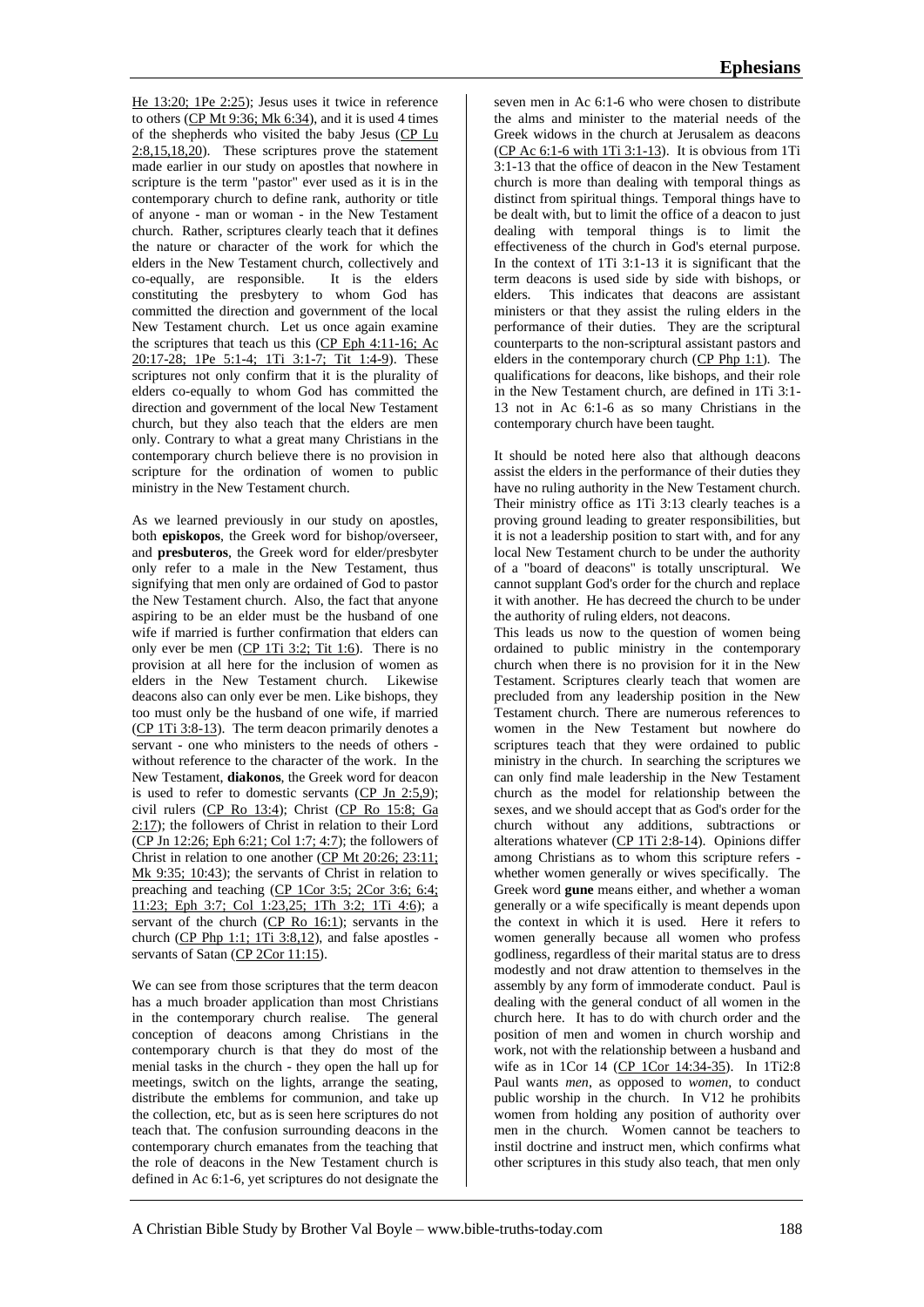are ordained of God to pastor His church. Women are precluded from this office.

Paul is not forbidding women to educate, proclaim the truth, exhort, pray or prophesy. That is their Godgiven right as scriptures clearly attest (CP Ac 2:17-18; 18:24-26; 21:8-9; 1Cor 11:5; 14:13; Php 4:3; 2Ti 1:5; 3:14-15; Tit 2:3-5). Women can teach other women, girls, and children (boys and girls), and they can assist their husbands in their ministerial duties, but they are prohibited from holding public office in the church and exercising authority over men. This has nothing to do with the culture surrounding women in Paul's time either, as many in the contemporary church teach to justify the ordination of women today. There is no allowance in scripture whatever for God's word to be altered to suit the cultural changes in women that would justify their ordination to public ministry in the contemporary church (CP Psa 119:89; Lu 21:33; 1Pe 1:23-2 $\overline{5}$ ). God's word never changes - it is exalted even above His name (CP Psa 89:34; 138:2). What Paul forbade in 1Timothy is still forbidden. In 1Ti 2:13-14 Paul explains that his opposition to women in public ministry is found in the original order of creation, and in the circumstances of the fall of man (CP V13-14): man (Adam) was formed first, then woman (Eve). Adam was not deceived but Eve was, and as a result women are prohibited from ever being teachers or exercising authority over men in the New<br>Testament church. This confirms what other This confirms what other scriptures teach against women in any leadership position in the church. The Greek word **gune** is also used in 1Ti 3:11. Here though it is clearly used in the context of a husband and wife relationship. It is not describing women deacons but the wives of men deacons if they are married, the same as the preceding passage refers to male elders and their wives, if married (CP 1Ti 3:1-13).

Scriptures do not teach that Phebe was a "deaconess" in the church at Cenchrea. They simply teach that she was a servant of the church there, and as we have already seen the Greek word **diakonos** can refer to anyone in a serving capacity, from domestic servants, to civil rulers, to Christ (CP Ro 16:1-2). We get a better insight into Phebe's ministry in the church at Cenchrea from a study of the word "succorer" in V2 which defines her as caring for the affairs of others who helps and aids them from her resources. *Succorer* is from the Greek word **prostatis**, which is the feminine form of "patron" or "protector". It was used by the Greeks to describe those who care for and entertain strangers in their home. Phebe was evidently a woman of means who ministered to the needs of others in the church at Cenchrea and looked after Paul and his companions on his apostolic mission journeys there. There are many women named in scripture who served with distinction in the first century church, but none in a leadership capacity.

There is another issue pertinent to this part of our study that needs to be raised here. It concerns titles men and women in the contemporary church use to signify their rank and authority in the church. The most common title used is "pastor" which is a complete misnomer considering the word is never used in scripture to define the rank or authority of anyone in the New Testament church. But even more

important is the fact that titles are totally opposed in scripture. Jesus himself condemned them (CP Job 32:21-22; Mt 23:2-12). We cannot mistake what these scriptures mean. God is totally opposed to titles and Jesus forbids Christians seeking after, or receiving them. Titles may count for something in hierarchical or denominational religions where they are used to distinguish between the so-called clergy and the laity, but they are totally unscriptural. Mt 23:8 teaches that there is always to be a brotherly relationship between Christians regardless of their ministry gifts (CP V8 with Mk 10:35-45 and Lu 22:24-27). Jesus was the embodiment of every ministry gift in the church yet He was the servant of all. He teaches us in these scriptures that every ministry gift in the church is to be one of service - not with titular power, but servant power (CP 1Cor 4:14-15).

Here we see that Paul was a father in the Lord to the Corinthian church, but he was never called "Father" Paul. Paul only ever referred to himself by his first name and to everyone else by theirs. We only have to read the first verse of every one of his epistles, and the last chapter in Romans (Ch 16), to see that, and Peter, John and James were the same. No elder in the first century church had a title conferred upon them, and if Jesus condemns them how can contemporary church leaders justify them. If Jesus forbids Christians using titles such as "rabbi", "father", "master" and "teacher" in Mt 23:2-12, that also means "pastor", "doctor", "reverend", etc. It is argued by contemporary church leaders that they need to use their title to obtain respect and recognition in the world order. Be that as it may, there is no need for it in the church itself, yet that is where it is used the most and it should not be so. It is the titles which distinguishes ministry that created the *clergy system* in the church in the first place.

**TEACHERS**: Teachers are placed third in the divine order of ministry gifts for the church (CP 1Cor 12:28). They are the New Testament equivalent to the Old Testament scribes, viewed as in a special sense acquainted with and interpreters of God's word. The scribe's duty in the Old Testament was to give progressive instruction of God's redeeming purpose, which is also the teacher's function in the New Testament (CP Mt 13:52). This is how **Kenneth Wuest's "Expanded Translation of the Greek New Testament"** renders that verse,

*"...and He (Jesus) said to them, because of this, every man learned in the sacred scriptures who has accepted the precepts and instructions with reference to the Kingdom of heaven is like a man who is a master of a house, who is of such a character that he dispenses with hearty enjoyment out of his treasure-house, things new as to the quality and also things mellowed with age by reason of use."*

Teachers in the New Testament church do not teach the mere letter of the word or doctrine as such, but being blessed with revelation in the word they teach prophetically, presenting deep truth in such a way as to build up faith in the church, helping to prepare and equip it for God's service. The teacher's function is to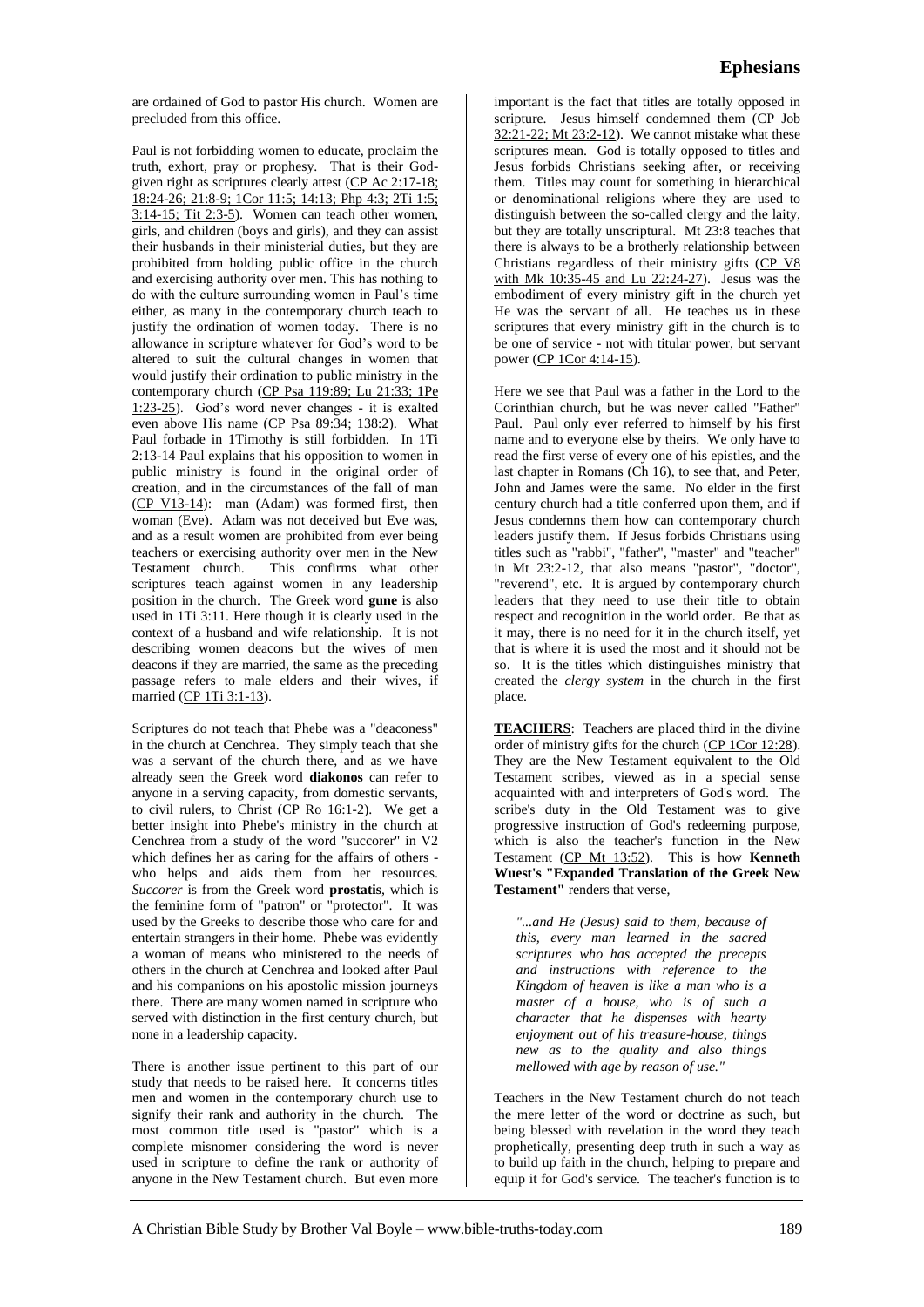teach, to instruct, to educate, to train, to discipline, to nurture, to influence the understanding of those being taught. The special task of teachers is to zealously guard the gospel entrusted to them. They are to vigorously contend for the truth of scripture in the face of any teaching in the church that does not conform to scripture, and faithfully point the church to the original message of Christ and the apostles (CP 2Ti 1:8-14; 2:2; 3:16). Teachers must never forget that the letter (of the law) kills, but it is the Spirit that gives life (CP Jn 6:63; 2Cor 3:6). The supreme goal of all instruction in God's word is not Bible knowledge in itself but an inward moral transformation that expresses itself in love, purity of heart, a clear conscience and faith without hypocrisy (CP 1Ti 1:4-5). The biblical concept of teaching and learning is not primarily to impart knowledge or to prepare oneself academically. It is to produce holiness and a righteous lifestyle conforming to the ways of God  $(\overrightarrow{CP}$  He 12:14). A teacher's own life must illustrate perseverance in truth, faith and holiness. Teachers should be able to speak with authority; they must be a voice and not just an echo like the Old Testament scribes and Pharisees. They must be sound theologians able to teach wholesome doctrine (CP 1Ti 6:3-4; 2Ti 1:13; 1Pe 4:10-11). A teacher's life is one of study and personal preparation but they must always remain teachable themselves (CP Ro 2:21; 1Cor 2:9-13). If teachers are not able to be taught themselves, they will not be able to teach others. They must always beware of pride of intellect, for knowledge "puffs up" (CP 1Cor 8:1-2; Jas 3:13- 18).

Many Christians believe that religious education teachers and Sunday school teachers exercise the ministry gift of a teacher in the New Testament church but that is not correct. Those with the ministry gift of teacher are also qualified elders in the church, but religious education teachers and Sunday school teachers are not necessarily so. Also, there are many women who teach Sunday school and religious education, but as noted in our study on apostles and pastors they are prohibited from ever being teachers or any other public ministry in the New Testament church. There is a grim warning in scripture to Christians aspiring to be teachers in the New Testament church (CP Jas 3:1-2). *Masters* (KJV) means "teachers", but it also includes every leader in the church because they are all instructors in God's word - they all give instruction to a congregation - and no one has a more solemn responsibility in the church than those who teach the sacred scriptures. James warns Christians here not to aspire too hastily to be a teacher because they increase their liability for judgement if they do. The warning about unbridled tongues in Jas 3 teaches that true faith is evidenced by the words we speak. Primarily it is directed to teachers and includes all church leaders, and secondarily to all Christians. It is very easy for teachers to sin with their tongue. Teachers have a tremendous influence over the people they teach and they must give very careful consideration to not only what they say, but how they say it  $(CP$  Jas  $3:3-12$ . The ministry gift of teaching is one of great responsibility and must therefore be entered into with extreme caution.

There are false teachers in the New Testament church just as there are false apostles and prophets and there are many scriptures warning against them, and like false apostles and prophets they may outwardly appear to be genuine spiritual leaders and true ministers of the word, but inwardly they are ravening wolves, full of dead men's bones, given over to extortion and excess, and full of hypocrisy and iniquity (CP Mt 7:15-23; 13:25-30; Ac 20:29-30; 2Cor 11:12-15; Tit 1:10-14; 2Pe 2:1-3; Jude 4; Rev 2:20). False teachers, again like false apostles and prophets, may not always be immediately recognisable but their doctrine will betray them to Christians who test their teachings against the pure word of God, as we are commanded in scripture to do (CP 1Th 5:21; 1Jn 4:1-6; 2Jn 7-11). Christians must never just accept any teachings at face value, even those handed down in the church, unless they have been tested against the revelation of God's truth in scripture (CP Ac 17:10-12). The Bereans only believed because scripture confirmed that what Paul and Silas taught was correct (CP 2Pe 1:16-19). Here Peter stresses the importance of scripture as the only sure proof of anything that has to do with God. If it cannot be confirmed in scripture we must disregard it completely (CP Rev 2:1-2).

There is one more thing that should be noted here: while there are many false teachers in the church, there are also many false Christians willing to receive them  $(CP 2Ti 3:1-7; 4:1-4)$ . However, the judgement that will be passed upon false teachers will be much more severe than that upon other sinners (CP Lu 12:41-48; He 10:26-31). These scriptures teach that just as there are degrees of glory in heaven according to our earthly works, so there are degrees of punishment in hell and the worst will come upon false teachers. True teachers and all other spiritual leaders in the church must guard and defend the gospel committed to them even when others depart from the faith. They must defend it against attack and challenge the church if it is tempted to lay aside the truth. This is essential to ensure their own salvation and the salvation of those who hear them (CP 1Ti 4:16; 2Ti 3:12-17). That concludes this part of our study.

The effectiveness of the church depends upon whether or not it acknowledges and receives all the ministry gifts of Eph 4:11. They are all essential to God's purpose for the church and it cannot function as God intended unless they are all acknowledged and received. Many Christians believe that the contemporary church is generally ineffective in its witness in the world and devoid of power over the works of darkness because it esteems the ministry gift of one man over all the others, and while ever it does God's purpose for the church cannot be accomplished. The church needs to recognise, as scriptures clearly teach, that one-man rule is not God's order for the church. That is why Christ gave some apostles, some prophets, some evangelists and some teachers to collectively and co-equally pastor the church: to govern, to guide, to gather, to guard, and to ground the church in the ways of God; to prepare and equip it for God's service (CP Eph 4:11-16). No one ministry gift is more important than another. Each has its own special value which adds a dimension and supplies an emphasis that is not present in any one of the others.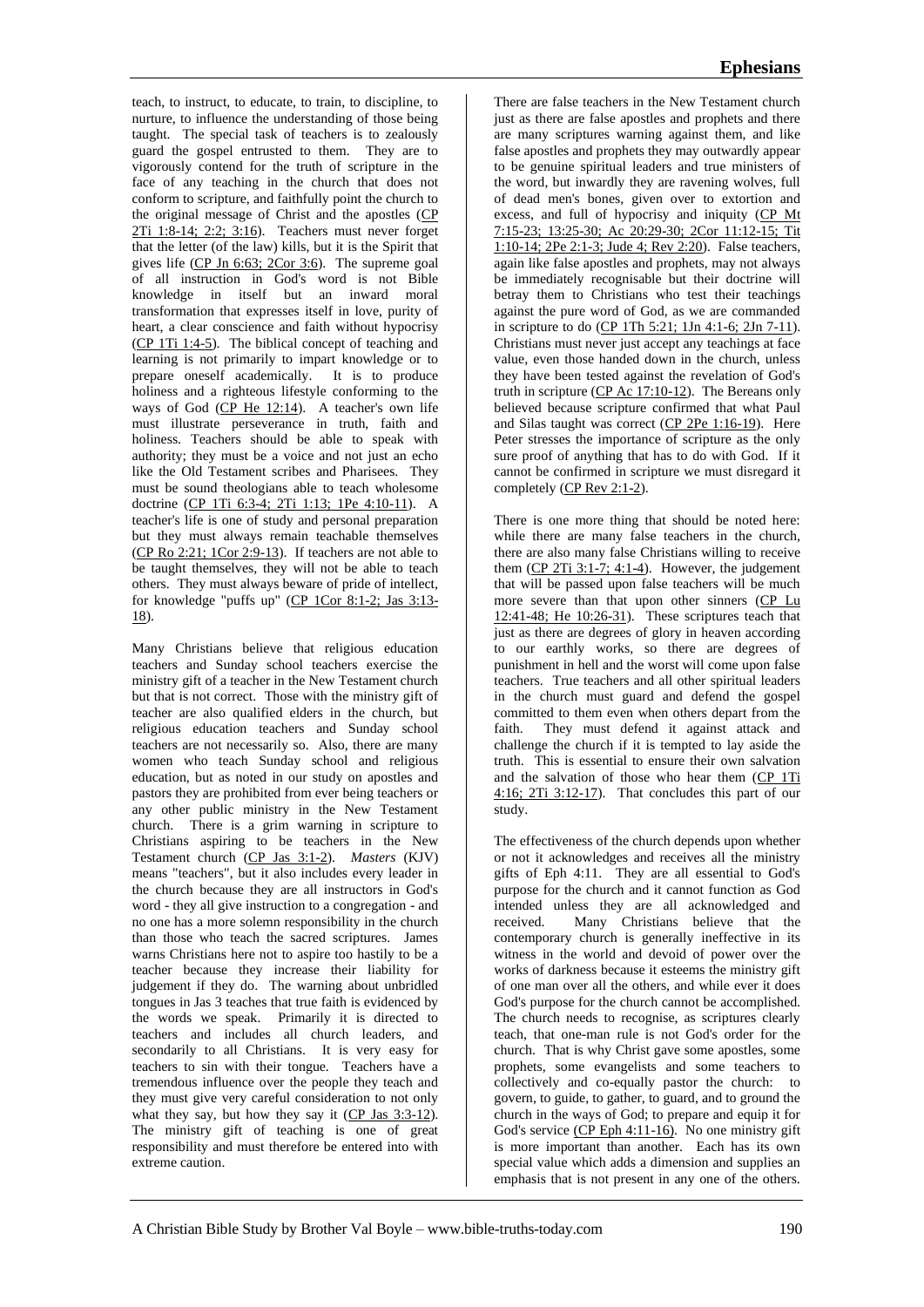As noted earlier in this study, all these ministry gifts were embodied in Christ and He gave them all to the church as an extension of His own earthly ministry to bring Christians to maturity, so that they will each acknowledge their individual responsibility to be an effective witness for God, and minister His word in the world.

It is not expected that everyone who reads this study will agree with its findings completely. Sincere Christians disagree on many important issues in the church and it is quite likely that some of the issues raised here will also be the subject of some disagreement. In that case let us agree to disagree in love. (See also comments on Ac 6:1-6, 11:27, 13:1-4, 20:17; Ro 11:13, 16:1-2; 1Cor 12:28; Eph 2:20(A); Php 1:1; 1Ti 3:1-7, 3:8-13; and 1Pe 5:1-3) and author's study *The Church* in his book **Advanced Studies in the Christian Faith (Volume 1)**).

### *4:13 To what does the phrase "unto a perfect man" refer here?*

Paul uses the phrase here metaphorically of the church being brought to maturity – a *man* of mature understanding - in Christ (CP V11-16). *Man* in this context is from the Greek word **aner**, which refers specifically to a male. This begs the question, why, if God Himself refers to the church specifically as a man, a great many Christians refer to it as a woman – the *bride* of Christ. Nowhere in scripture is the church called a woman or referred to by a feminine pronoun, yet a teaching persists in the church that it is the *bride* of Christ. This is also despite the fact that the true bride of Christ is clearly identified in scripture as New Jerusalem, which is also called "the mother of us all" in scripture (CP Ga 4:25-26 with Rev 19:7-9; 21:2, 9- 10). For more detailed studies on this subject see comments on Ro 7:4, 2Cor 11:2, Eph 2:15-16(B), 5:25-32, Rev 19:7-9, 21:2 and author's study *The Bride of Christ* in his book **Advanced Studies in the Christian Faith (Volume 1)**.

### *4:25 How are we to understand what Paul says here?*

In Eph 4 Paul is admonishing the Ephesian Christians – and by extension every Christian throughout the church age – to give up their old way of life which was corrupted by deceitful lusts – the *old man*, and demonstrate their new life in Christ – the *new man* (CP V1-3, 17-32 and Col 3:1-14). *Lying* includes in its meaning every form of dishonesty, cheating and deceit; any false and fictitious statement; exaggeration, broken promises, betrayal of confidences; flattery, or understating income for tax benefits. Christians must speak only in accordance with the truth that is in Christ  $(CP$  Zech  $8:16$ ). Truth is a debt Christians owe to all men, particularly fellow Christians. Their word should be their bond (CP Mt 5:33-37; Jas 5:12).

*Be ye angry and sin not* in Eph 4:26 means that while Christians are permitted to be angry with righteous indignation in certain circumstances, they are not to let that anger lead them into sin. They cannot remain angry into the night, lest they give a foothold to the devil (CP V26-27). Jesus Himself was angry with

righteous indignation against the moneychangers and merchants in the temple three times in His earthly ministry (CP Mt 21:12-13; Mk 11:12-16; Jn 2:13-17 (see also comments on Jn 2:13-17)). Christians also must not engage in any immoral, impure, frivolous, empty, idle of profitless talk. They must be careful to speak only that which ministers grace to the hearers and builds them up for their spiritual profit (CP Eph 4:29 and 5:1-4 with Col 3:16 and 1Th 5:11). See also comments on Eph 5:3-4.

This clearly refutes the teaching by some in the church of sinless perfection – that Christians cannot sin. Christians can, and do sin  $(CP \ 1Jn \ 1:8, 10)$ . Conversion to Christ does not mean the eradication of the sin nature – it can still assert itself over the new nature of God in Christians, if they let it. Scriptures throughout teach that it cannot assert itself in Christians under grace, walking in the spirit (CP Ro 6:1-14, 19; 8:1-13; 2 Cor 10:3-5; Ga 5:16-18, 24-25; Eph 6:11-18; Jas 4:5-10; 1Jn 5:4, 18). See also comments on Ro 6:1, 6:3-5, 6:6-11, 6:12-14, 6:15, 6:16, 6:17-20, 6:21-23, 2Cor 10:3-5, Ga 5:17, Eph 6:11-12, Jas 4:5, 4:7-10, 1Jn 1:9 and 1:10.

### *4:28 What is the underlying teaching here?*

We learn from this that the primary purpose for Christians having a job is that they can help others in need. God equates our treatment of others in need with our treatment of Himself (CP Pr 19:17; 21:13; 22:9). Our Christian walk is not only a spiritual walk, it must also serve the needs of others, especially our brothers and sisters in Christ (CP Ga 6:10; Jas 2:13- 17; 1Jn 3:16-18). See also comments on Lu 16:19-31, Ac 20:35, Jas 2:13-17 and 1Jn 3:16-18, and author's studies *How Christians are to Love One Another* in his book **Foundational Truths of the Christian Faith** and *Christians' Obligations to One Another Financially* in his book **Advanced Studies in the Christian Faith (Volume 2)**.

### *4:30 What does it mean that we are sealed by the Holy Spirit until the day of redemption?*

Immediately upon their conversion to Christ believers are set with God's seal – the Holy Spirit – which is given to believers to assure them of their future resurrection and eternal inheritance in Christ (CP 1:9- 14; Ro 8:23; 2 Cor 1:20-22; 5:5). *Earnest* in both 2 Cor 5:5 and Eph 1:14 (KJV) means guarantee, pledge, deposit. (See also comments on 2Cor 1:21-22, 5:5; Eph 1:11-14 and 1Jn 5:10-13).

# *5:1-2 See comments on 1Th 3:12*

### *5:3-4 What does "foolish talking" and "jesting" mean here?*

*Foolish talking* is stupid talk, idle talk, or talking foolishly. It is foolish in the sense of the lack of forethought and wisdom - the talk of fools which is foolishness and sin together: Godless, sinful talk. Whoever indulges in it neglects and despises what relates to salvation. *Jesting* here refers to coarse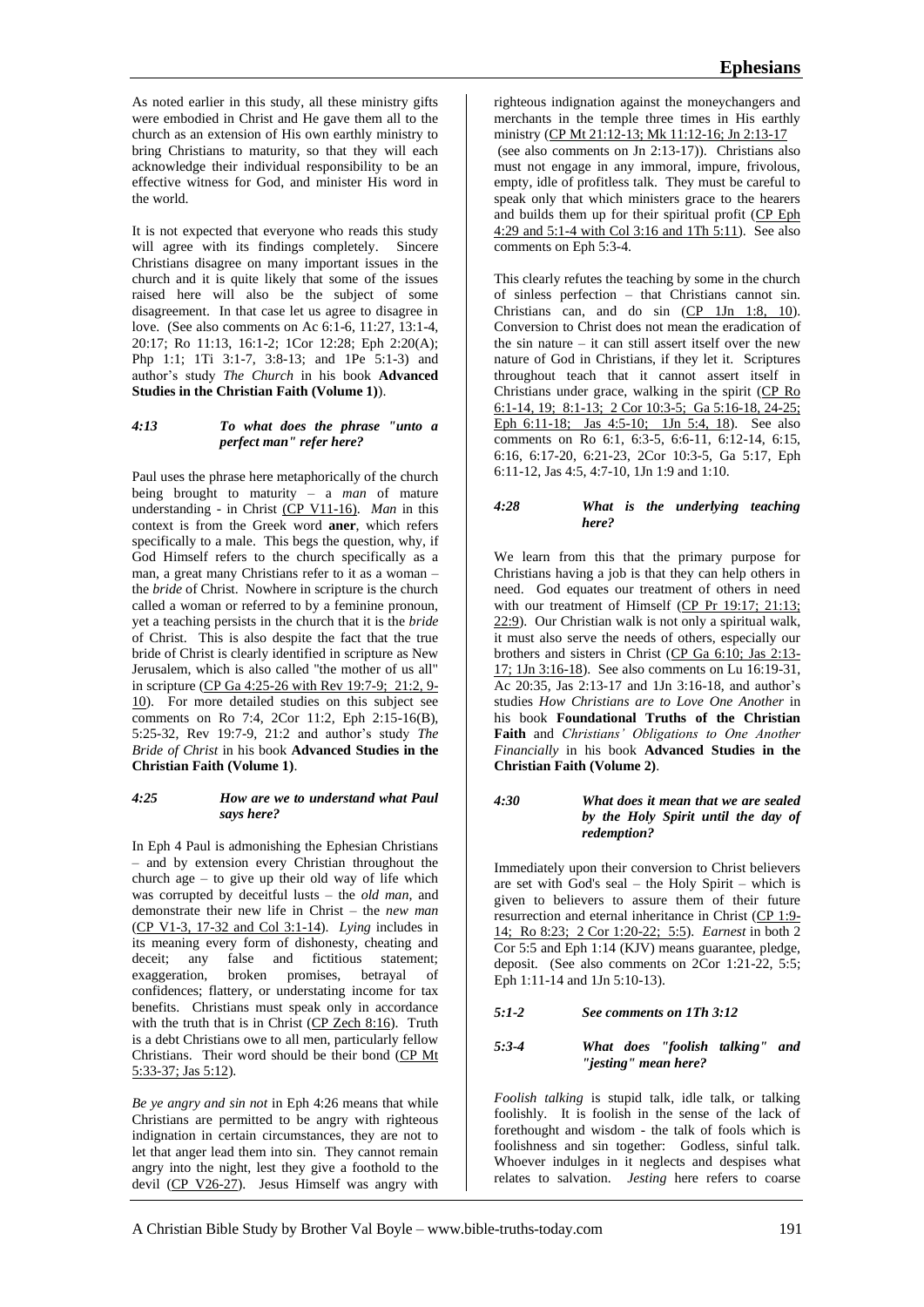jesting, ribaldry – suggestive and immoral wit, obscene and offensive talk. All such talk is destructive of holy living and must be stopped and repented of if one wants to inherit the kingdom of God (CP 4:22-23, 29; Col 3:8-10). See also comments on Eph 4:25 Col 4:5-6 and Tit 2:7-8.

#### *5:5-13 How are we to understand what Paul says here?*

Here Paul stresses the impossibility of anyone – including professing Christians – given to immorality, indecency, or the greed which makes an idol of gain, inheriting the kingdom of God and Christ. (Note the Deity of Christ confirmed by Paul here, declaring him equal ruler of the kingdom with God).

Christians must not allow themselves to be deceived by shallow excuses or arguments for sinning, because God's wrath will be poured out upon those who do them, whether they are professing Christians or not (CP 1Cor 6:18-20; Ga 5:19-21; Eph 4:17-19; Col 3:1-10; 1Th 4:1-7; He 12:14-15). Christians used to be children of the darkness but now are children of the light and produce fruit of the spirit consisting of all forms of goodness, righteousness and truth. They do everything they can to please God and have nothing to do with the worthless things of the darkness. Instead, they expose or reprove the works of darkness for what they are by the light in which they walk (CP Eph 5:13). This does not teach that everyone exposed to the light will become a Christians, rather it teaches that a holy Christian life reveals by contrast, the sinfulness of unregenerate lives (CP Jn 3:20-21 with Eph 5;14). See also comments on Eph 5:14.

### *5:14 Where was this spoken in scripture and what does it mean?*

Paul is not quoting verbatim from scripture here. What he says appears to be a paraphrase of Isa 60:1-2 (CP Isa 60:1-2). Eph 5:14 is an invitation for salvation to the unsaved, in order that they may be converted from children of darkness to children of light (CP Eph 5:13 with Pr 4:18).

#### *5:16 What does "redeeming the time" mean?*

*Time* here is not **chronos**, "time as such"; it is **kairos**, which refers to season, opportune time, opportunity. Thus *redeeming the time* means taking advantage of every opportunity that presents itself for doing God's work; not allowing a suitable moment to pass by unheeded (CP Ga 6:9-10; Col 4:5; 2Ti 4:2; Tit 3:8). Christians must do the work of God while there is still time; soon it will be too late (CP Jn 4:34-36; 9:4). See also author's studies *The Christian Calling – Winning Souls to Christ* in his book **Foundational Truths of the Christian Faith**, and *Redeeming the Time – Winning Souls to Christ* in his book **Advanced Studies in the Christian Faith (Volume 2)**.

*5:18-20 How are we to understand what Paul says here?*

Paul is admonishing Christians here not to be caught up in drunkenness, which results in a dissipated lifestyle, not salvation. Scriptures condemn all drunkenness (CP Pr 23:20-21, 29-35; 3:4-5; Isa 5:11- 12; 28:7-8; Ro 13:12-14; 1Cor 5:11, 6:9-10; Ga 5:19, 21). Paul's injunction to be *filled with the spirit* in the Greek construction of Eph 5:18, means to be in a continuous process or state of being filled with the spirit, which finds expression in Christians communing with each other in Psalms and hymns and spiritual songs (CP Ac 16:25; Jas 5:13 with Php 4:4). Psalms are scriptural songs, hymns can be divinely or humanly inspired songs, and spiritual songs are impromptu songs sung under the inspiration of the Holy Spirit. The extent to which we are continuously being filled by the Holy Spirit is determined solely by our yieldedness to Him.

Another way in which the spirit-filled life is manifested is in the giving of thanks unto God for all things. This does not mean that we are to thank Him for evil things as well as good things. Sufferings are not in view here, only blessings. Therefore it means that the spirit-filled life is also manifested in giving thanks always unto God for His blessings, in Jesus' name (CP Col 3:16-17). It is only through Christ that we receive God's blessings (CP Eph 1:3).

## *5:21 What does "submitting yourselves one to another" mean?*

This is yet another way in which the spirit-filled life should express itself. Christians are to give way to each other – not assert themselves – out of reverence for Christ (CP Ro 12:3, 10; Ga 5:13, 26; Php 2:1-8; Jas 3:13-14; 1Pe 5:5-6). No believer is inherently superior to another. We are all equal before God although we have varying functions and<br>responsibilities. However, if we accept certain However, if we accept certain functions under a fellow-human, we must subject ourselves to that individual to accomplish a common goal. (See also comments on Jn 13:34-35; Ro 12:3, 13:8, 13:17; Ga 5:13; Php 2:5-8 and 1Pe 5:5-6 and author's studies *How Christians are to Love One Another* in his book **Foundational Truths of the Christian Faith** and *Jesus not Peter the Rock upon which the Church is built* in his book **Advanced Studies in the Christian Faith (Volume 2)**).

### *5:22-24 What does it mean here that wives have to be submitted to their husbands in everything?*

This means exactly what it says, providing that whatever it is conforms to God's word. God must come first (CP Mt 10:37; 22:36-38). It does not mean, as some teach, that a wife only needs to be submitted to her husband on the basis that he loves her as Christ loves the church (CP 1Pe 2:21 with 3:1-6). These scriptures teach that even though a woman may be the wronged party in a marriage, she should suffer the wrong without complaint as Christ also suffered for our example. Eph 5:22 teaches that everything a wife does to, or for her husband, she does to, or for Christ.

The words *submit, subjection* and *obedience* are all derived from the same Greek word **hupatasso**, which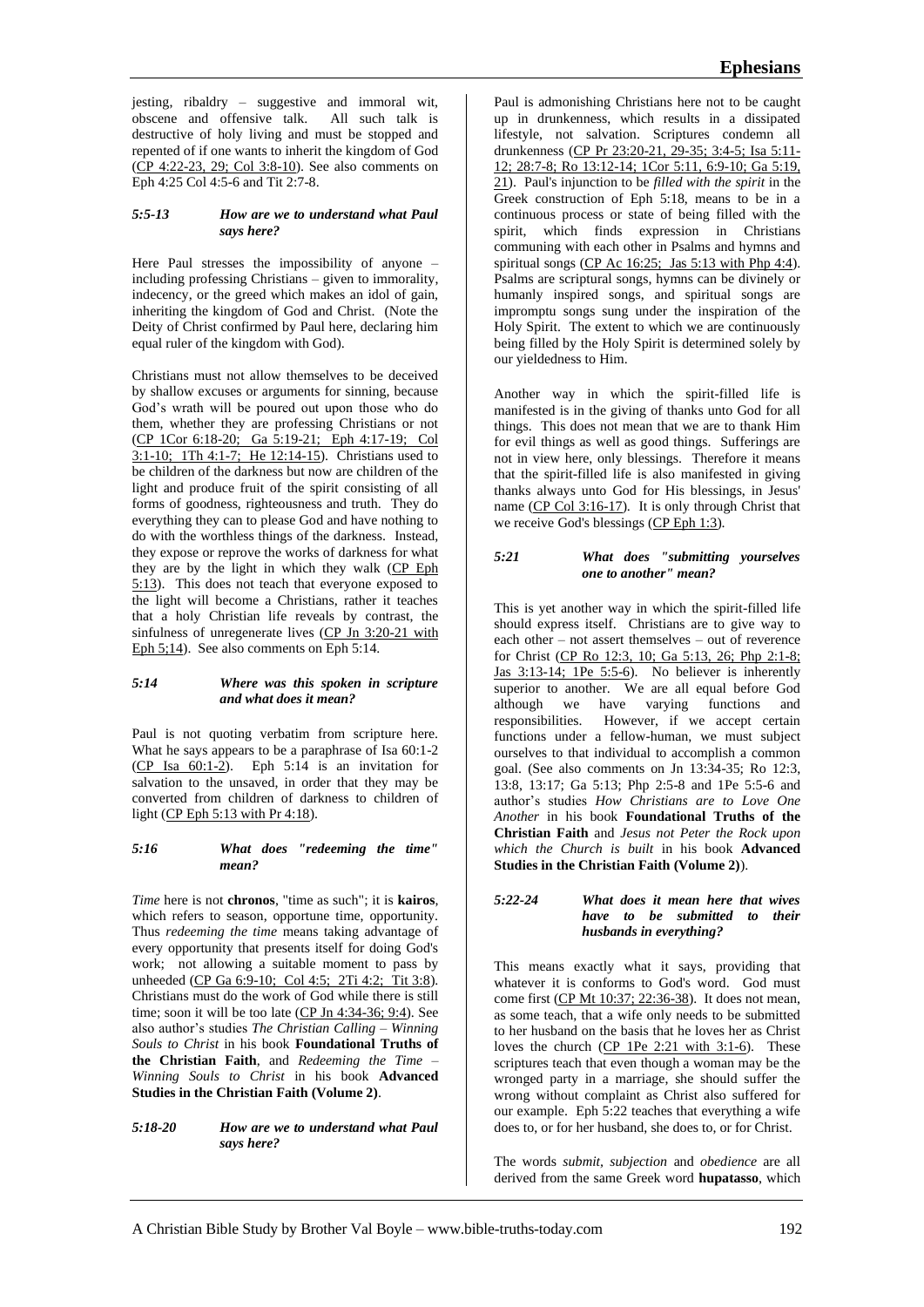Being submitted to her husband does not mean that a wife is lower in quality to her husband – she is only lower in rank (CP Gen 3:16; 1Cor 11:3-12; 14:34-35; Eph 5:33; 1Ti 2:11-13; Tit 2:3-5; 1Pe 3:1-7 with Ga 3:28). *Power on her head* in 1 Cor 11:10 refers to a woman's long hair as the sign of her subjection to her husband (CP 1Cor 11:10). And *reverence* in Eph 5:33 means to honour (CP Eph 5:33).

Sadly, many women in the church find it hard to agree with this teaching. They have been taught that the words *submit* and *submission* simply mean "being agreeable, flowing together", or "seeing as the other sees". But as is clear from the above scriptures that is not what God means at all. Consequently wives who are not submitted to their husbands are out of divine order. Women have also been taught that *head* simply means "source", but again that is not correct. *Head* in this context means "ruler, authority over" (CP Eph 5:23 with Col 1:18). To replace *head* with *source* here undermines Christ's authority in the church. It has even been taught by some in the church that acknowledging the husband's headship is idolatry. These teachings all contradict the clear teaching of scripture.

We also learn from this that if scriptures teach that wives are to be subordinate to their husbands, then it is totally unscriptural for wives to hold any office in the church that places them in a leadership role over their husbands  $\overline{(CP 1Ti 3:1-13)}$ . See also comments on Ro 16:1-2; 1Cor 14:34-35; Eph 5:21, 5:25-32; 1Ti 2:8-15, 3:1-7, 3:8-13; 1Pe 3:1-6 and 3:7 and author's studies *The Church* and *Women and God's Order for the New Testament Church* in his book **Advanced Studies in the Christian Faith (Volume 1)**, and *Husbands, Wives, Children – their Duties and Obligations to Each Other* in his book **Advanced Studies in the Christian Faith (Volume 2)**.

# *5:25-32 What exactly does Paul mean here?*

Paul is simply illustrating here Christ's infinite love for the church by comparing the relationship of Christ and the church to that of a man and his wife. The supreme responsibility of husbands in regard to their wives is to love them with the same unreserved, selfless and sacrificial love that Christ has for His church. Christ gave everything He had, including His own life for the church, and that is the standard of sacrificial love a husband must have for his wife (CP V33; Col 3:19; 1Pe 3:7 with Ac 20:28). Paul is not teaching in Eph 5:25-32 that the wife symbolizes the church or that the husband symbolizes Christ. He is simply teaching that Christs' relationship to the church is more easily understood through the dynamics of a marriage relationship between a husband and wife (CP Eph 5:22-23). The *great mystery* Paul refers to in V32 is that marriage is a sacred reflection of the magnificent and beautiful mystery of union between

Christ and the church, which was completely unknown until revealed in the New Testament. Many in the church use Eph 5:25-32 as a proof text that the church is the Bride of Christ, despite the fact that the true Bride of Christ is clearly identified in scripture as the Holy city, New Jerusalem (CP Rev 19:7-9, 21:2, 9-10). For a more detailed study on the Bride of Christ see comments on Ro 7:4, 2Cor 11:2; Eph 2:15- 16(B), Rev 19:7-9, 21:2, and author's study *The Bride of Christ* in his book **Advanced Studies in the Christian Faith (Volume 1)**.

*5:26 See comments on Jn 3:5*

#### *6:1-3 Is this directive applicable to all children?*

No, this is directed only to the families of believers, because the children addressed here are to be influenced by religious duty as well as natural affection. This would be most unlikely to influence the children of unbelievers, because these children have to obey their parents as if obeying the Lord Himself (CP Col 3:20 with Pr 1:8, 4:1-4, 7:1-3). This directive is also one of the Ten Commandments, and is the first commandment with a promise attached *… that it may be well with thee, and thou mayest live long on the earth* (CP Ex 20:12 with Lev 19:3). To honour means to revere, respect, esteem, and obey. See also comments on Eph 6:4 and author's study *Husbands, Wives, Children – their Duties and Obligations to Each Other* in his book **Advanced Studies in the Christian Faith (Volume 2)**.

#### *6:4 What does it mean that fathers are not to provoke their children to wrath?*

Paul is admonishing fathers here to avoid doing anything that would make their children angry or resentful so as to make them indisposed toward parental obedience. This is the same teaching as Col 3:21 (CP Col 3:21). Fathers should never display favouritism toward one child over another. They should encourage as well as correct their children, and punish only intentional wrongdoing. They should instruct them with patience, and dedicate their lives in love to them, with a heart of compassion, kindness, humility and gentleness (CP Col 3:12-14). To bring their children up in the nurture and admonition of the Lord means that fathers have to systematically discipline, instruct and encourage their children to respect God's commands as the foundation of all of life, Godliness and blessing (CP De 6:6-7; 11:18-21; Psa 78:1-7; Pr 13:24; 22:6). The word *chasteneth* in Pr 13:24 means to instruct, to educate, to direct. It refers to the activity directed toward the moral and spiritual nurture and training of a child to influence conscious will and action (CP De 8:5; Psa 94:12-13; Pr 3:11-12; 19:18; He 12:5-11; Rev 3:19). See also comments on Eph 6:1-3 and author's study *Husbands, Wives, Children – their Duties and Obligations to Each Other* in his book **Advanced Studies in the Christian Faith (Volume 2)**.

*6:5-9 What do we learn from what Paul says here?*